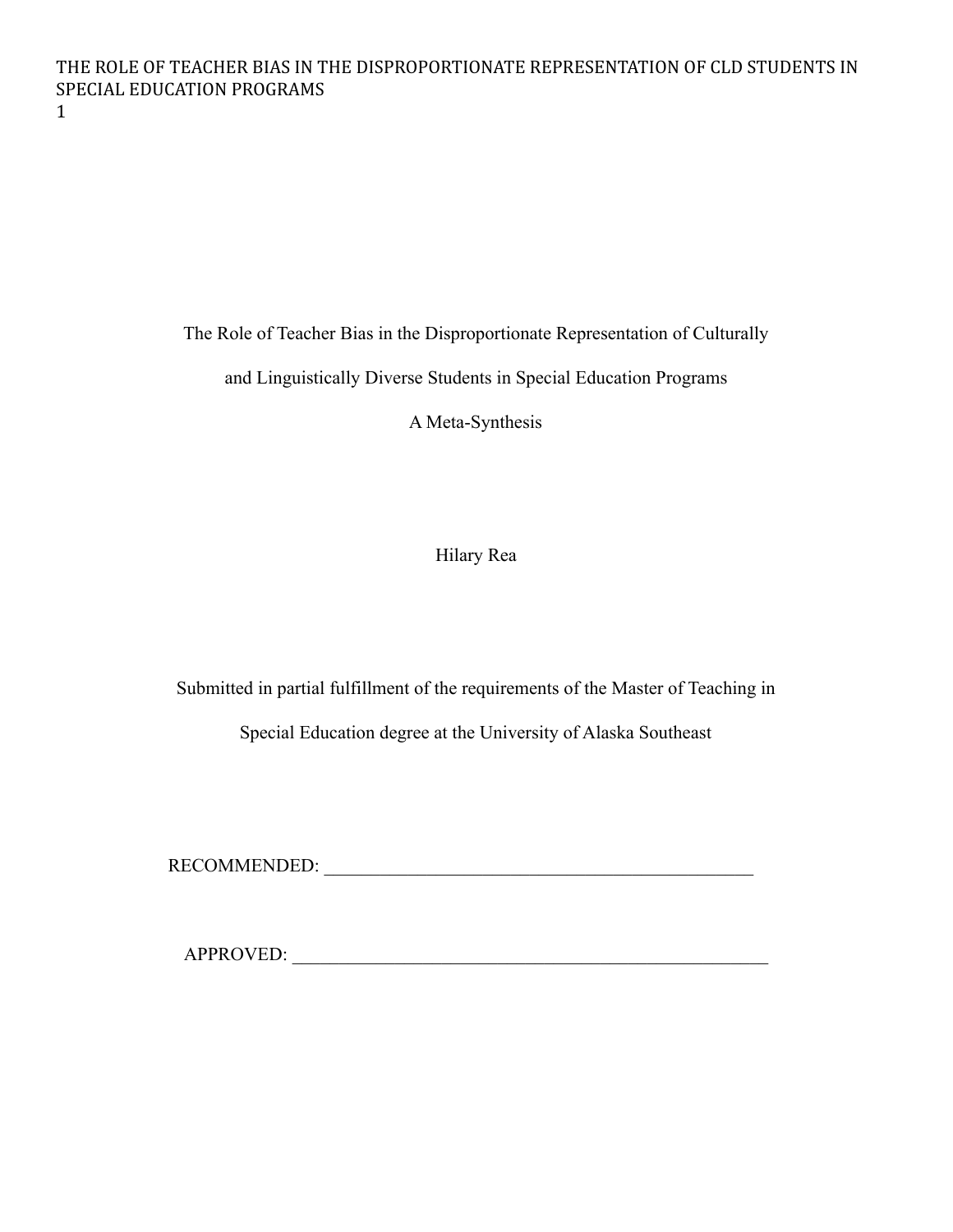#### Abstract

This meta-synthesis of the literature on the disproportionate representation of minority students in special education programs examines the extent to which teacher bias impacts that disproportion. The factors that contribute to culturally and linguistically diverse (CLD) students being overrepresented in special education and underrepresented in gifted education are complex and have deep social and political roots. One such root is that of cultural bias that may be exhibited by teachers working with students whose cultural backgrounds vary from their own. Examining how this bias can impact ways that educators interact with minority students, and how it may affect the assessment and referral of CLD students to special education will help to illuminate ways in which practicing educators can work towards alleviating this bias.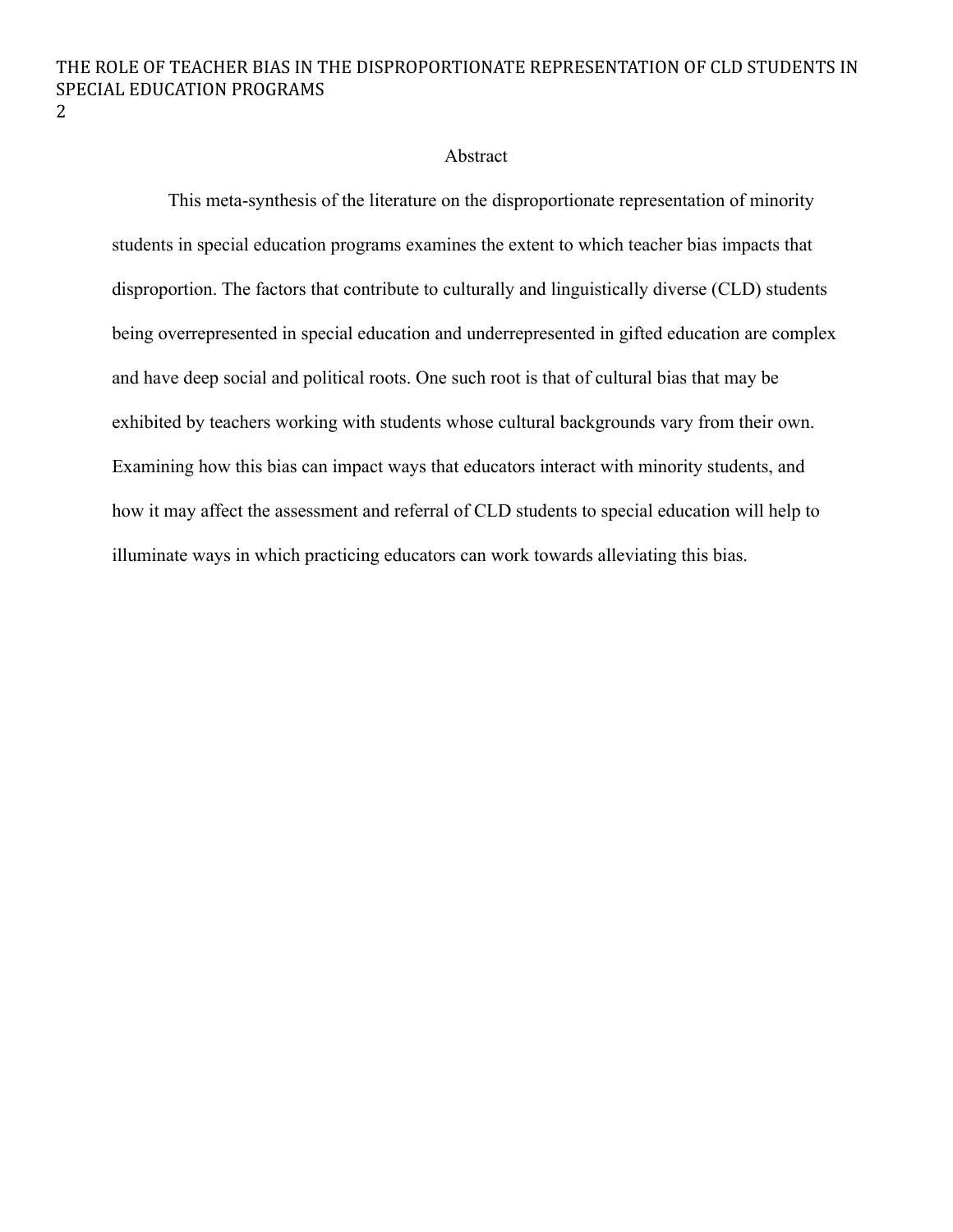3

### **1. Introduction**

### *1.1 Background Information*

Merriam Webster's dictionary defines the term "normal*"* as:

- 1. conforming to the standard or the common type; usual; not abnormal; regular; natural.
- 2. serving to establish a standard.
- 3. *Psychology*.

a. approximately average in any psychological trait, as intelligence, personality, or emotional adjustment.

b. free from any mental disorder; sane.

Who is considered a "normal" American? 100 years ago, normal was someone who came from a Caucasian, middle-class background. Today, although American society is exponentially more diverse than it was a century ago, the concept of what constitutes a "normal" American remains largely unchanged. Citizens who come from backgrounds of the historical, majority culture remain as the group against which others are measured, compared, and expected to conform. Davis (2006) asserts that "the concept of normal pushes humanity towards the average as ideal", thus setting the expectation for all Americans, regardless of their cultural backgrounds, to measure up to the dominant culture's values and expectations (as cited in Annamma, Boele, Moore, & Klinger, 2013, pp. 1278).

American history has repeatedly demonstrated the belief that people from CLD backgrounds are "abnormal". This abnormality and deviance from the majority culture has been recognized as a deficiency that thus identifies these populations as inferior. Through practices including slavery, the three-fifths compromise, the systematic extermination of Native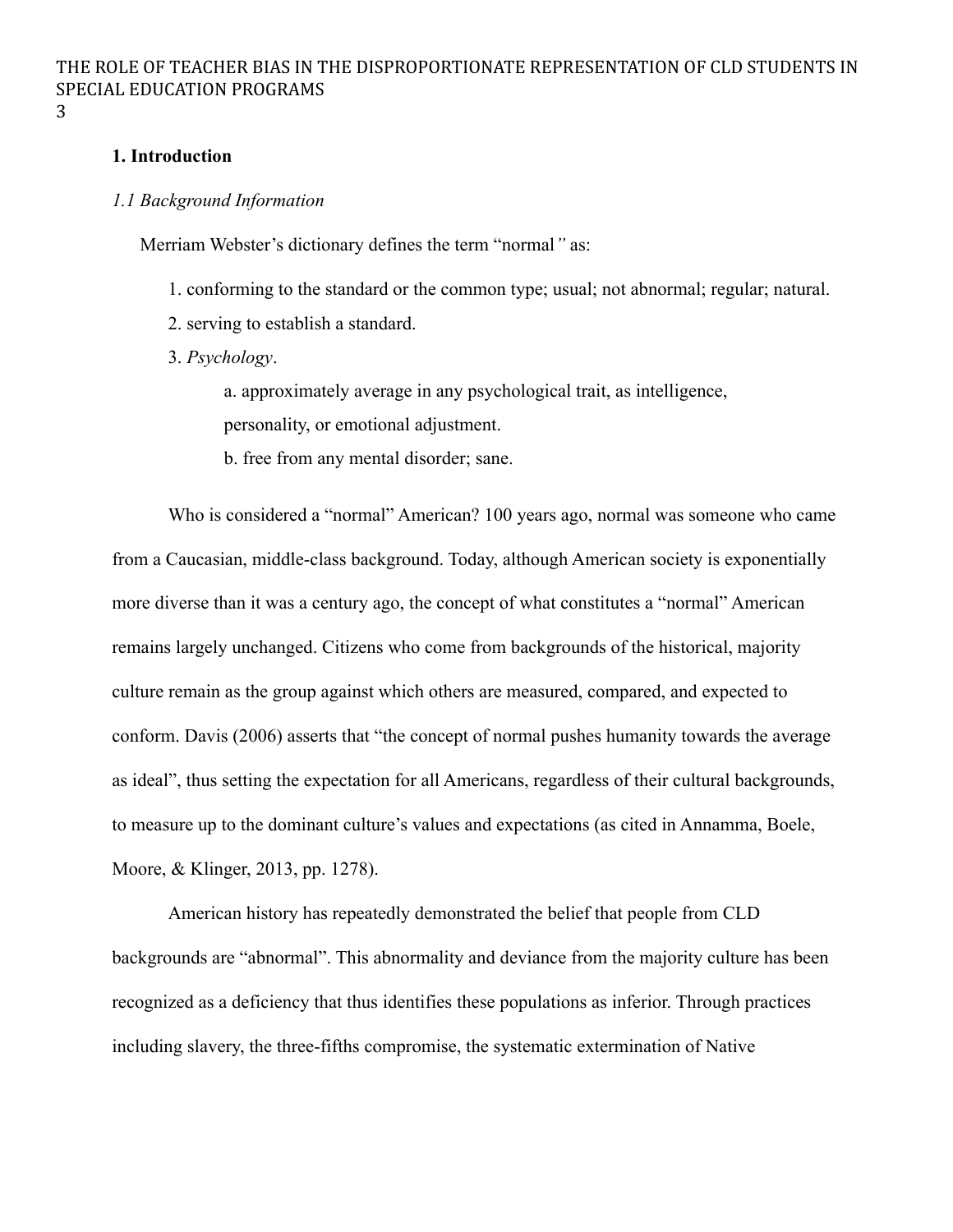Americans, and the Jim Crow era, Americans have consistently demonstrated their beliefs that people of color are abnormal (Annamma, et al., 2013).

While our country has come a long way from the since the days of slavery and segregation, racism is by no means absent from our society. Racist beliefs, attitudes, and practices are institutionalized within American culture, and thus within our educational system (Skiba, Simmons, Ritter, Kohler, & Wu, 2003). In schools, the effects of institutionalized racism are often exhibited through the use of the deficit model – a model by which CLD students are viewed as defective based on their differences from their majority culture peers, instead of being recognized for their unique perspectives and strengths. Although norms regarding what behaviors are considered appropriate vary across cultures, educators tend to judge students' actions through a narrow, white, mainstream lens (Klinger, Artiles, Kozelski, Harry, Zion, Tate, Zamora Duran, & Riley, 2005). Thus, the varied and distinct values, beliefs, and norms of CLD students become incompatible with school culture (Irvine, 2012) and students are identified as abnormal, flawed, and problematic.

This mismatch between home culture and school culture contributes to the disproportionate representation of minority populations in special education programs, a problem that has been recognized as a concerning, complex, and controversial issue for decades. It is a problem with multiple contributing factors, all of which are all linked together in a complicated and challenging puzzle. Some of the factors which may influence the disproportionate representation of CLD students in special education may include, but are not limited to, teacher bias, test and assessment bias, poverty and demographic factors, special education processes,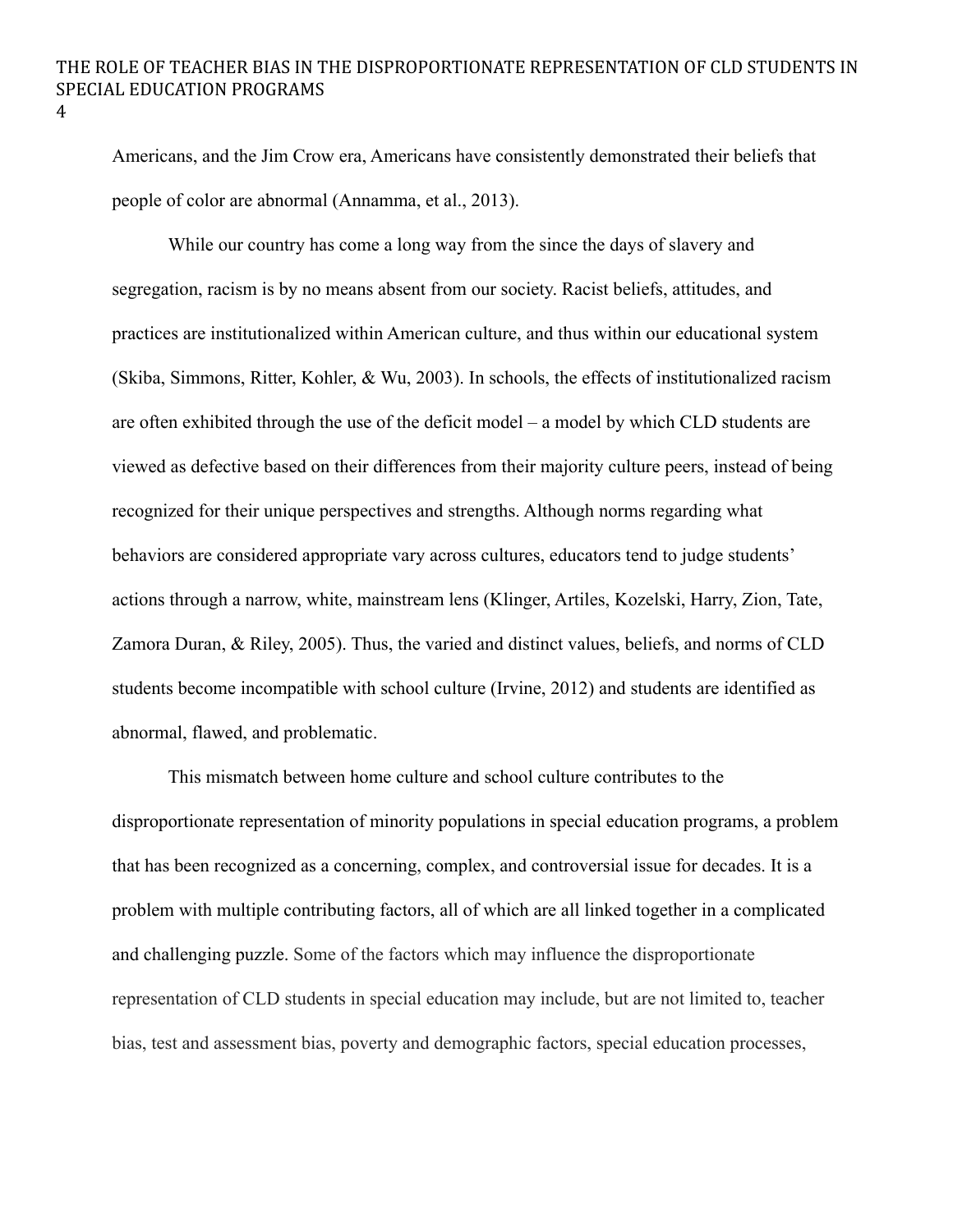inequity in general education, issues of behavior management, and cultural mismatch/cultural reproduction (Skiba, Simmons, Ritter, Gibb, Rausch, Cuadrado, & Chung, 2008).

The issue of disproportionate representation of CLD populations in special education includes both the overrepresentation of minority students in special education programs, as well as the underrepresentation of this same group in gifted learning programs. Important to understand in regards to the overrepresentation of CLD students in special education programs is that the categories of Cognitive Impairment (CI), Emotional and Behavioral Disorders (EBD), and Learning Disability (LD), are those in which the highest rates of disproportionate representation are found and are also those in which eligibility criteria is based on clinical judgment (Harry & Klinger, 2007). Overrepresentation is found almost exclusively in "soft", or high-incidence, disability categories (LD, EBD, and CI) and is not found in "hard", or low-incidence, disability categories which include auditory, visual, or orthopedic impairments (Donovan & Cross, 2002, as cited in Klinger, et al., 2005). The low-incidence, "soft", disability categories of LD, EBD, and CI are more socially determined and have significant room for subjectivity and bias in the assessment and referral process, whereas the identification of disabilities in the "hard" disability categories are based on biologically verifiable conditions (Harry, et al., 2007). It is not hard to imagine various ways in which the behaviors, attitudes, or learning styles of CLD students could be misinterpreted by teachers and cause them to refer these students for special education.

Numerous studies and data analysis provide statistics that clearly show that minority students, especially African-Americans, are represented in higher proportion in special education than in their proportion in the general student population. African American students,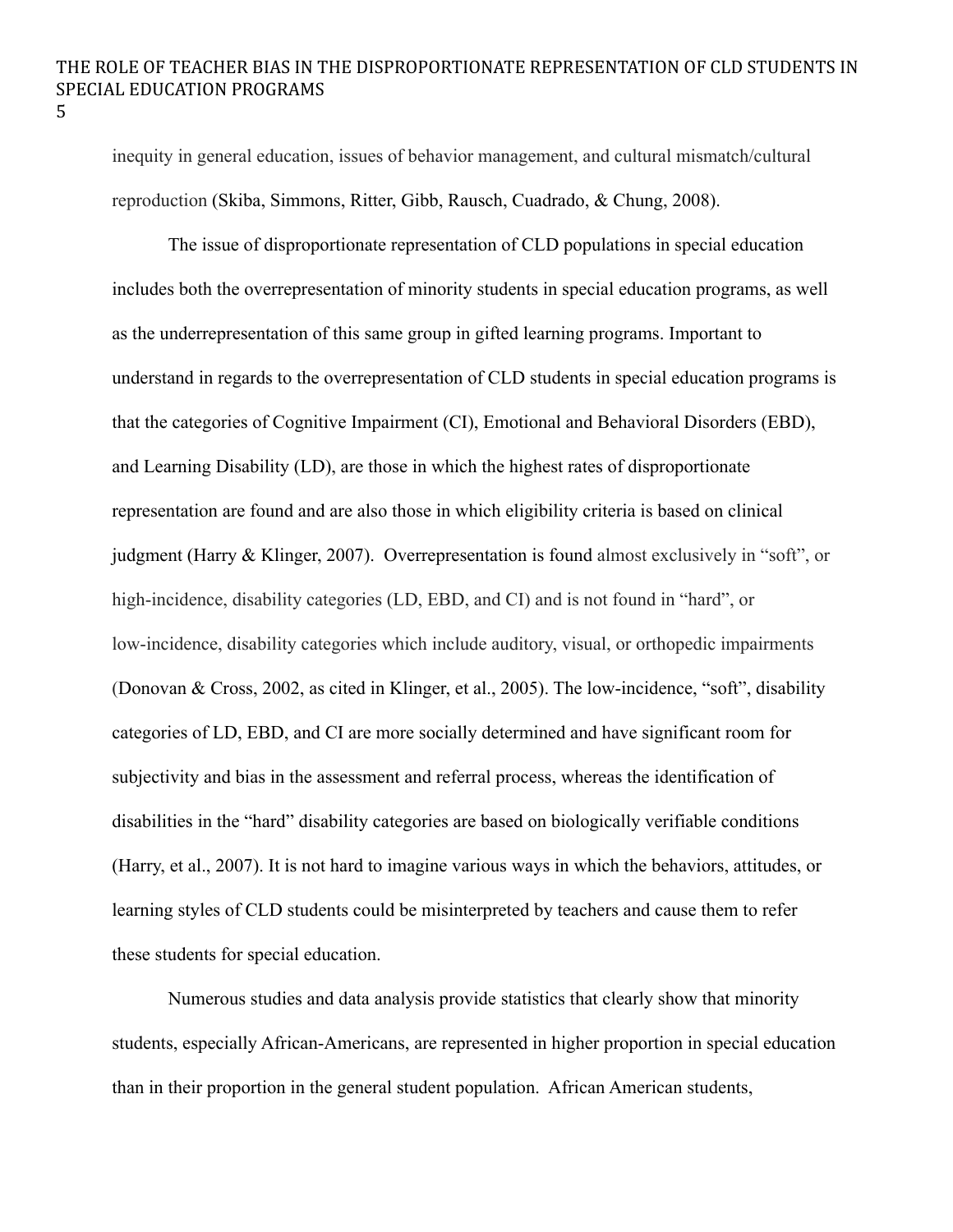6

particularly males, are overrepresented in the disability categories of LD, CI, and serious EBD, while students from Hispanic backgrounds are underrepresented in the categories of CI and EBD and overrepresented in the LD category (Salend, et al., 2002). African American students are nearly twice as likely to be identified as "educable mentally retarded" than their Caucasian peers, and 1.5 times as likely to be identified as EBD (Harry, et al., 2007). Native American students are almost 1.5 times more likely to be identified as having a specific learning disability than other students (Ahram, Fergus, & Noguera, 2011). Asian American and European American students tend to be underrepresented in their identification in all three categories. Interestingly, Caucasian students are 1.5 times more likely to be identified as autistic when compared with all other students (Ahram, et al., 2011). Further, Hispanic, American Indian, and African American students are underrepresented in gifted education programs while Asian American and European American students are overrepresented in these programs (Salend, et al., 2002). A study by Meier, Stewart, and England (1989) found that white students were 3.2 times more likely to be placed in a gifted education classroom than black students (as cited in Artiles & Trent, 1994).

Not only are more students from CLD backgrounds placed in special education, they are also more likely to be placed in more restrictive environments. Research has found that even when students have the same disability label, minority students are more likely to be places in segregated classrooms than are their white peers (Annamma, et al., 2013). When students are placed in these more restrictive environments, they lose access to the general education curriculum and may be limited in their overall educational experience.

While the issue of the disproportionate representation of minorities in special education has been extensively studied and widely debated, the root of the problem is largely undetermined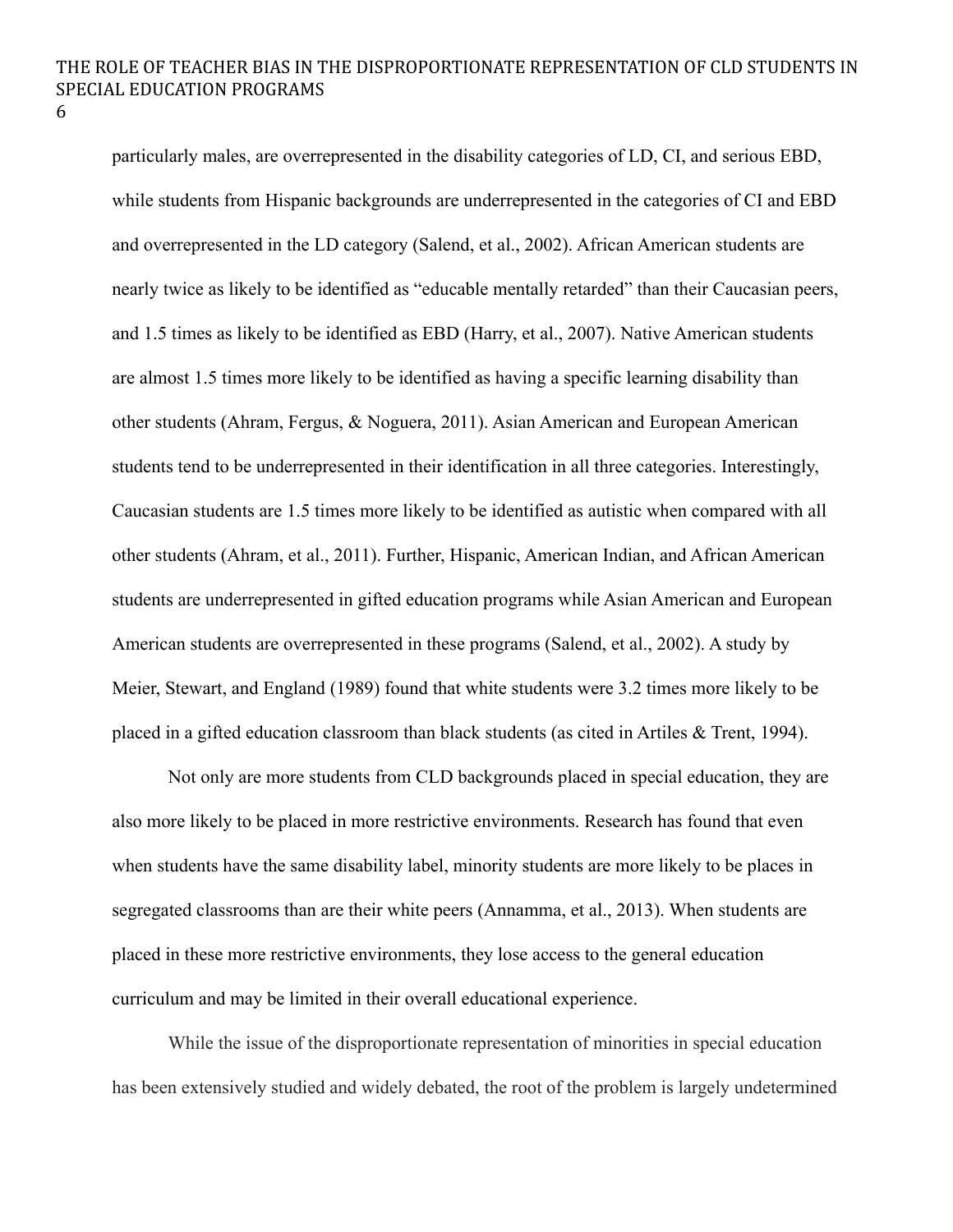and establishing methods and approaches for addressing the imbalance has been complicated and relatively unsuccessful. The problem is deeply ingrained in an educational system flawed with institutional racism and a political culture that continues to deter positive and effective change. However, one aspect that influences disproportionality and that can be affected by all educators is the impact of teacher bias.

There is a wealth of research and discussion about how the personal biases of teachers may impact the way that students are treated based upon their cultural backgrounds. In an educational field dominated by teachers from middle-class, Caucasian backgrounds it is imperative that all educators reflect upon what this means when working with today's diverse student population. By no means do I intend to imply that all teachers exert racially founded bias in their teaching practices, only that teaching and learning is culturally bound and being able to reflect upon one's personal cultural lens is a task that requires hard work and dedication from every individual. Educators must acknowledge the ways in which their own cultural identities and experiences have constructed their attitudes, beliefs, teaching practices, and interactions with students and families (Shealey, McHatton, & Wilson, 2011).

## *1.2 Author's beliefs and experiences*

The majority of my experiences working in the field of education have been working with students experiencing poverty and homelessness. As many demographic statistics about our country demonstrate, this low-SES population is also very culturally and linguistically diverse. During my experiences working for the Anchorage School District's Child in Transition Project (CIT) and Migrant Education Program, I worked with students from cultural backgrounds including Alaska Native and American Indian, Hmong, Hispanic, Pacific Islander, African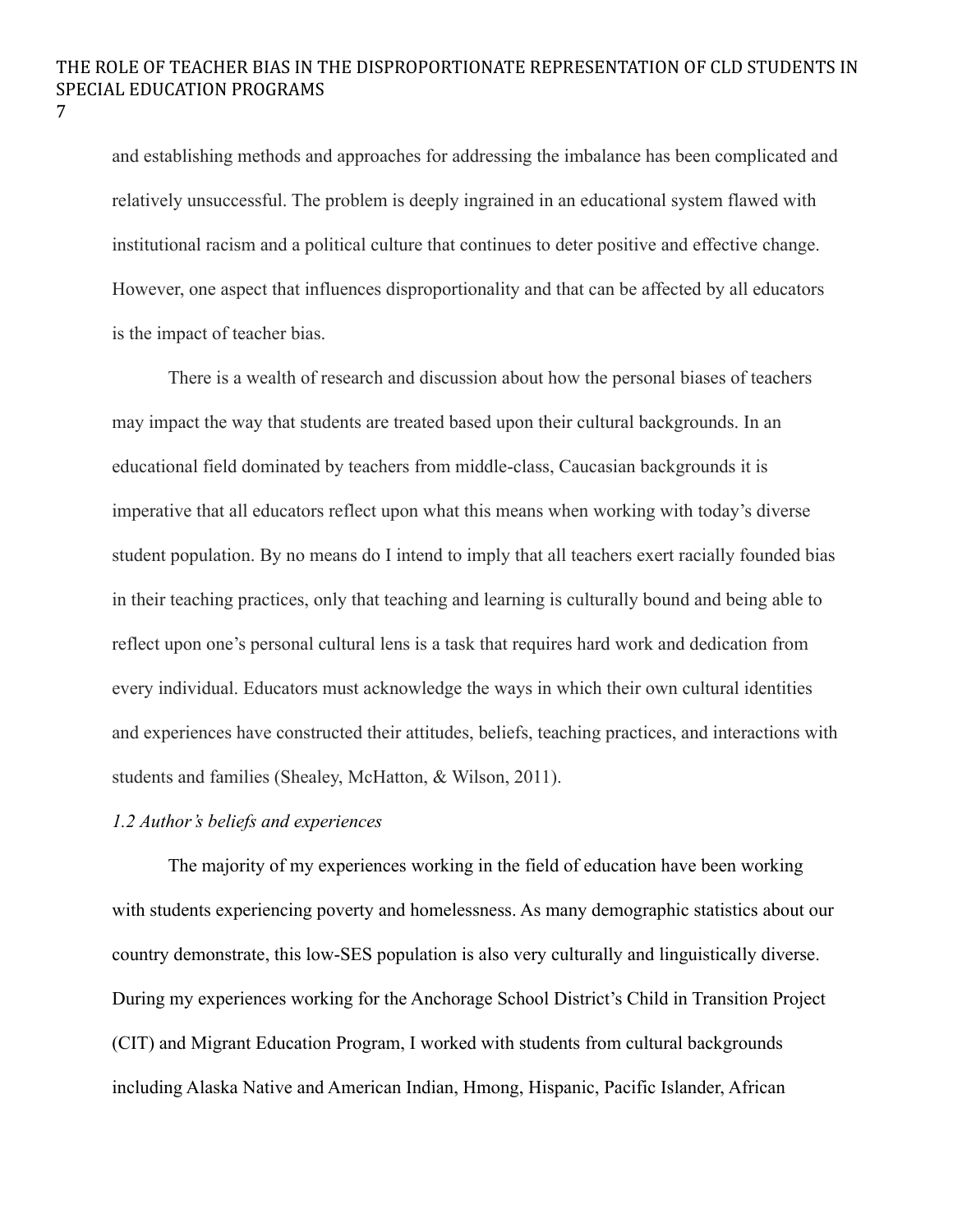American, Caucasian, Asian American, Sudanese, Somali, and others. According to the Anchorage School District website, minority students in the district comprise more than 50 percent of the student population.

As I work towards my Masters in Special Education, I anticipate and look forward to working with students from both low-income and CLD backgrounds. For this reason, I believe that a deeper understanding about the complex problem of the disproportionate representation of CLD in special education programs is necessary for someone entering the field of special education. I am hopeful that researching this topic will assist me in developing the skills that will allow me to participate in a more critical analysis of the cultural factors that may lead to the over referral and misdiagnosis of CLD students in various disability categories.

Some of my coursework during my master's program has touched the challenges that may be present in connecting with CLD populations and on methods of culturally responsive teaching to create successful learning opportunities for all students. The knowledge that I have gained in my university courses, as well as the research I have completed as a part of this meta-synthesis, has led me to question some of the methods that are currently in place for identifying, referring, and placing students in special education programs. Is it possible that the same tests and assessment methods used to evaluate students from the majority culture can yield fair and correct interpretations of the abilities of minority cultures? In what ways do the cultural values of educators impact the way that they interpret the behaviors of children who are different from them? Is it possible to design methods that are not influenced by the cultural beliefs of the assessor?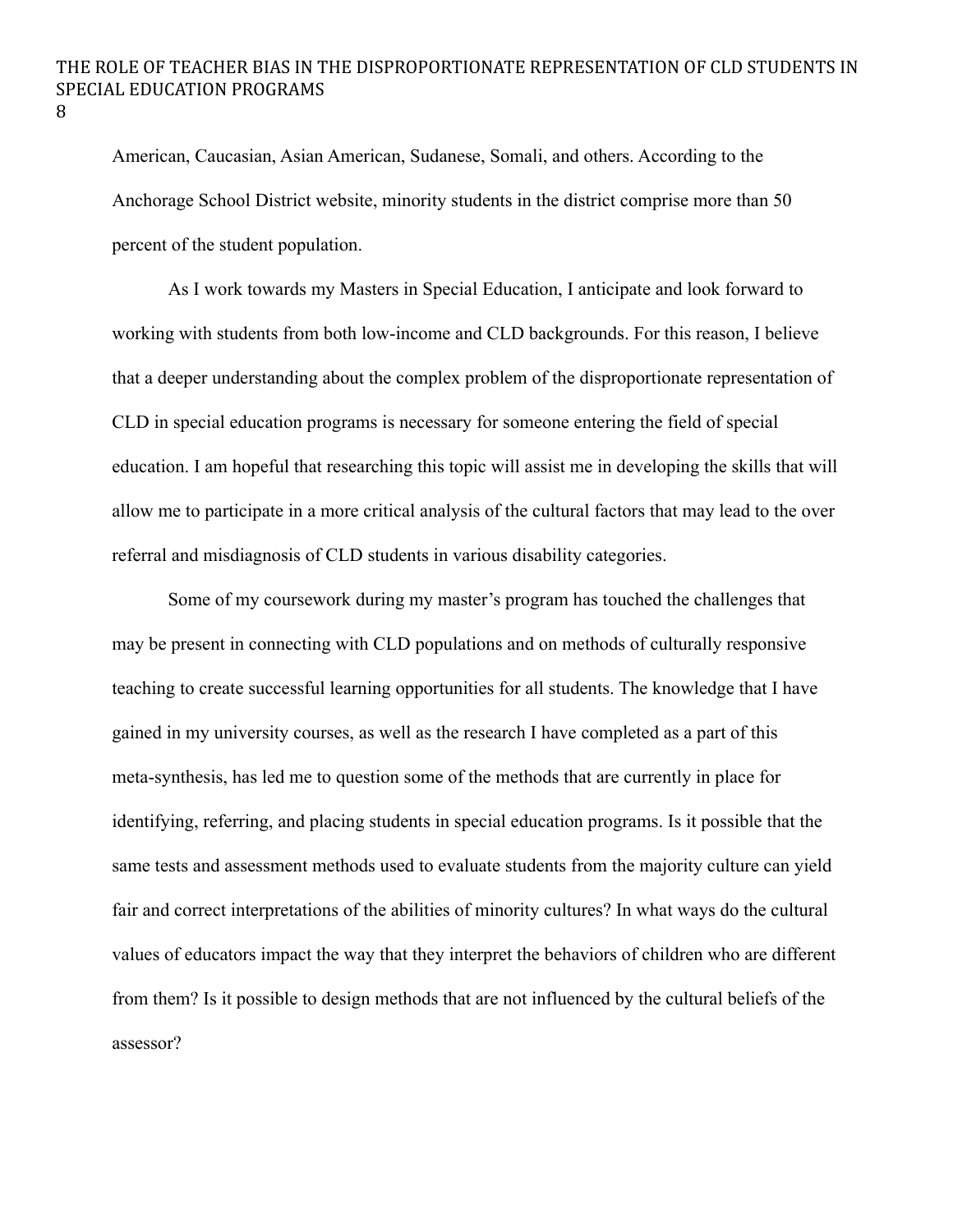9

The reality in the American educational system is that although our student population is growing more and more diverse, the demographics of the teaching population are largely stagnant. The National Center for Educational Statistics states that 83.5% of school teachers in the United States are Caucasian and 84% are female. It is through the lens of the majority, white culture that many CLD students are viewed, and through which (whether consciously or unconsciously) many educators form opinions based on their own prejudices and interpretations of "normal".

While most white educators would fervidly deny any racist beliefs or prejudices, and especially that these beliefs might sneak in to their teaching philosophies and practices, many might also deny the social advantage or dominance that their skin color has brought them and their Caucasian students. In her essay about white privilege, author Peggy McIntosh states that as a white woman, she never viewed herself as a racist because she was taught that racism was only something that put others as a disadvantage or was exhibited by "individual acts of meanness by members of [her] group". Like most people, McIntosh was never taught to see one of racism's corollary aspects - white privilege, "the invisible systems conferring unsought racial dominance…" (1988).

I think that this concept is important to consider as a white educator working with diverse populations because it carries implications about the way that I may interpret the skills and behaviors that my students exhibit. Acknowledging that white privilege exists should not mean holding students of color to lower expectations, only recognizing that they may require a different path with different tools to meet the same high expectations as their Caucasian peers.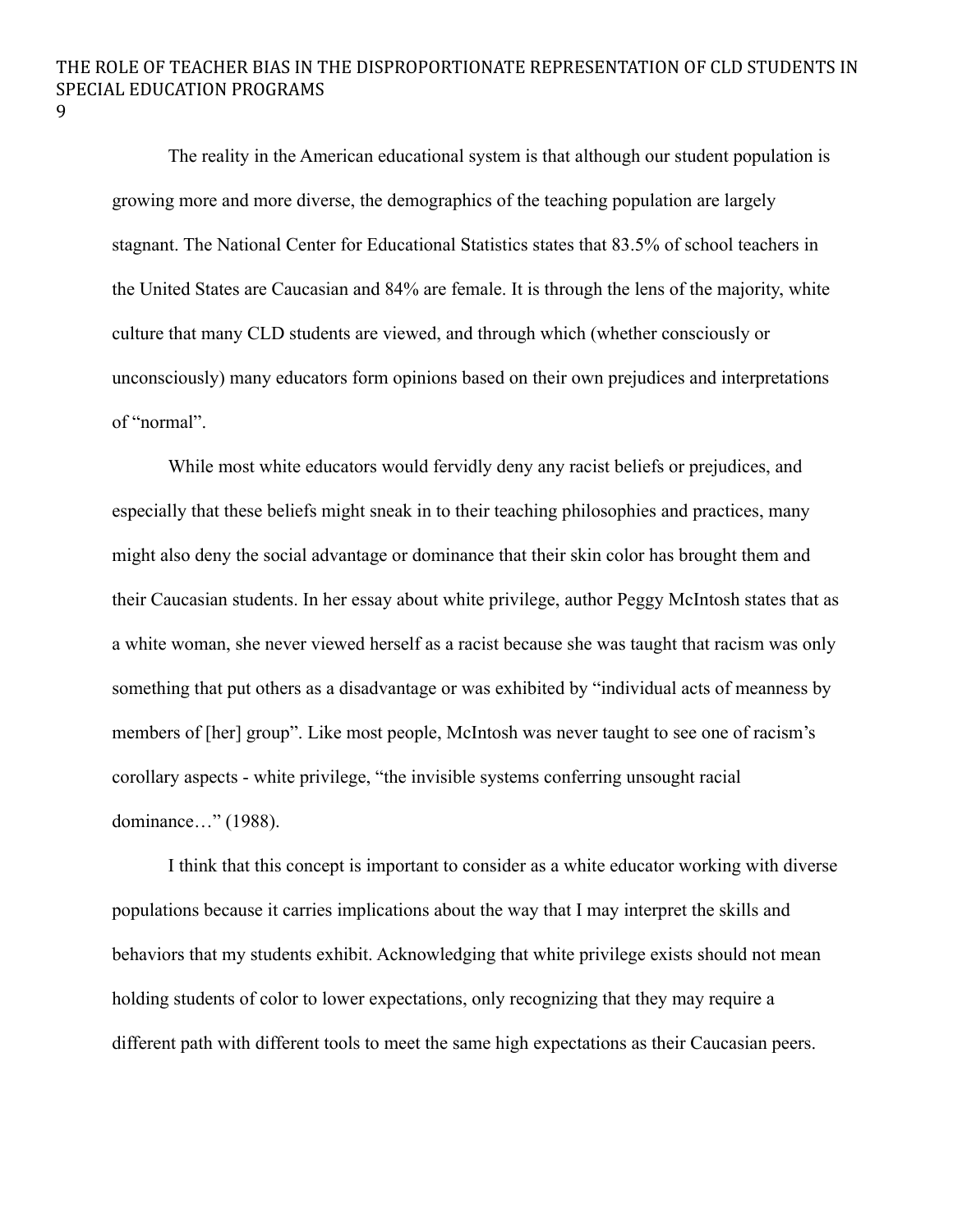10

In an ideal world, all educators would take a strengths based perspective when observing and assessing students. Unfortunately, this is not the model that is universally used in our educational system, or on a larger scale, in our society as a whole. The social implications of this issue are enormous and mirror much larger issues in American society. Unfortunately, both inside schools as well as outside, the deficit model has become institutionalized. Too often students are expected to perform according to white, middle-class norms, and when this unrealistic and inappropriate expectation is not met, students are identified as having a fault, defect, or disability, rather than being recognized for their unique perspectives, assets, and strengths. These students are often mislabeled with emotional and behavioral problems, or with learning or other intellectual disabilities and placed on educational tracks that often negatively affect their ability to reach their full potential.

Some educators and researchers believe that the disproportionate representation of minorities in special education is a sign of our country's persistent racism and our educational system upholding the "separate but equal" doctrine. In a position paper of the Association of Black Psychologists, authors Codrington and Fairchild (2012) argue that the overrepresentation of minorities in special education is a symptom of "subtle and sophisticated" racial discrimination which continues to deny minority students access to equal educational opportunities. Supporting this argument, in an analysis of urban school failure, Blanchett, Mumford, & Beachum (2005) refer to the disproportionate representation of minorities in special education as symptom of the "unfinished dream of integration".

In reviewing literature on the subject of the disproportionate representation of minority students in special education I hope to develop knowledge, insight, and skills that will support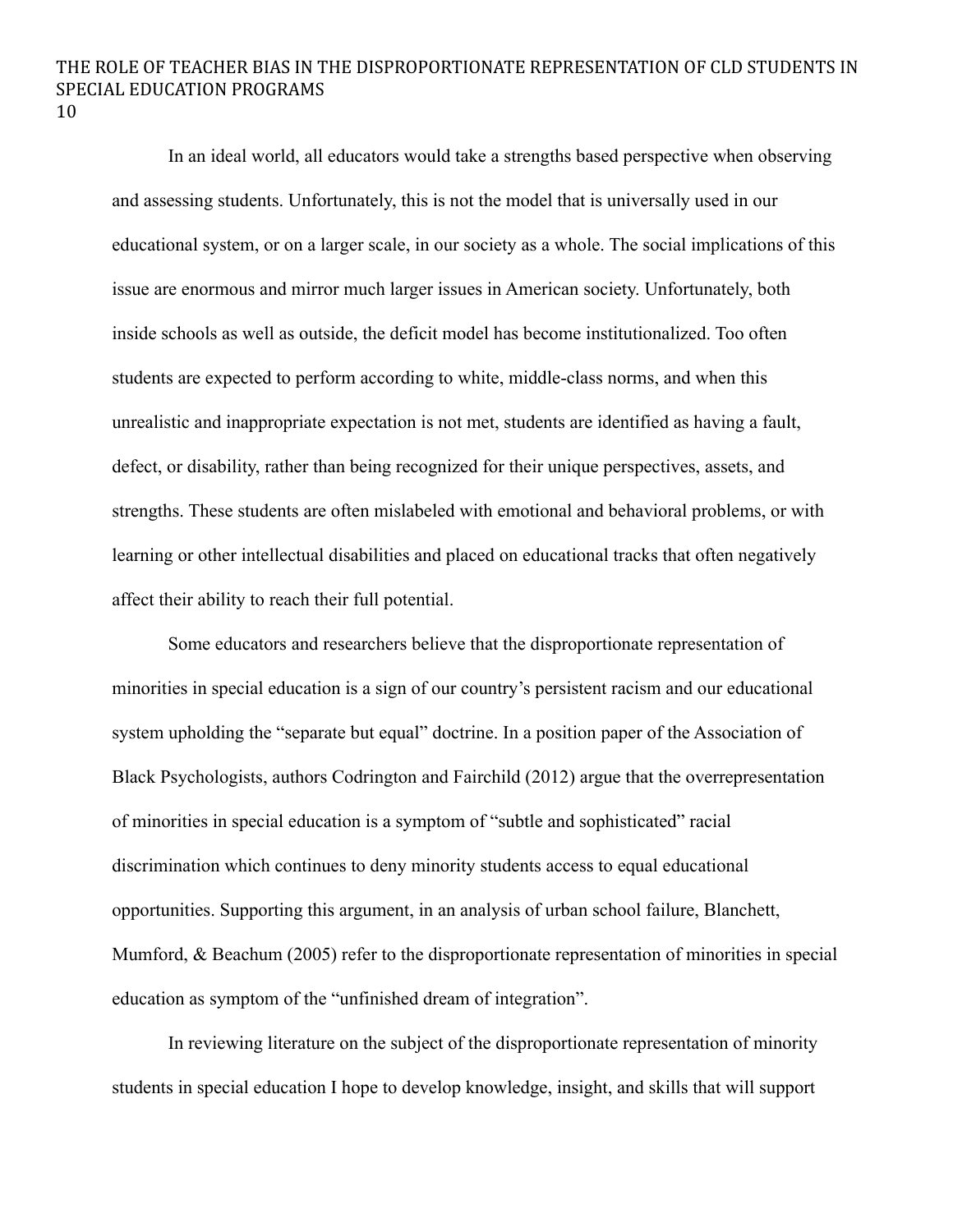my ability to conduct accurate, unbiased, and just assessments of all students that I interact with as a teacher. With a better understanding of the multiple factors that contribute to the biased representation of certain populations in special education, I hope that my students will have better opportunities to meet their full potential, that families will receive the support they need, and that my colleagues and I will question cultural factors that influence the interpretation and categorization of students in our classrooms and schools.

My purpose in conducting this literature review is to identify and analyze the factors that contribute to the disproportionate representation of CLD populations in special education, specifically the ways in which teacher bias may contribute to the imbalance. Further, I hope to identify the ways in which I, as a professional educator, can have a positive impact on this multifaceted issue and not contribute to any further misidentification of students. With this meta-synthesis, I hope to investigate the following research questions:

1. What factors contribute to the disproportionate representation of CLD students in special education?

2. In what ways can the cultural bias of teachers and educators affect the assessment, referral, and identification of students for special education programs?

3. What methods and techniques can educators use to ensure that they are interpreting students' skills and behaviors within an unbiased cultural context?

### *1.3 Purpose of this meta-synthesis*

This meta-synthesis, which focused on the impact of teacher bias in the disproportionate representation of CLD students in special education, had multiple purposes. One purpose was to review journal articles related to the disproportionate representation of minorities in special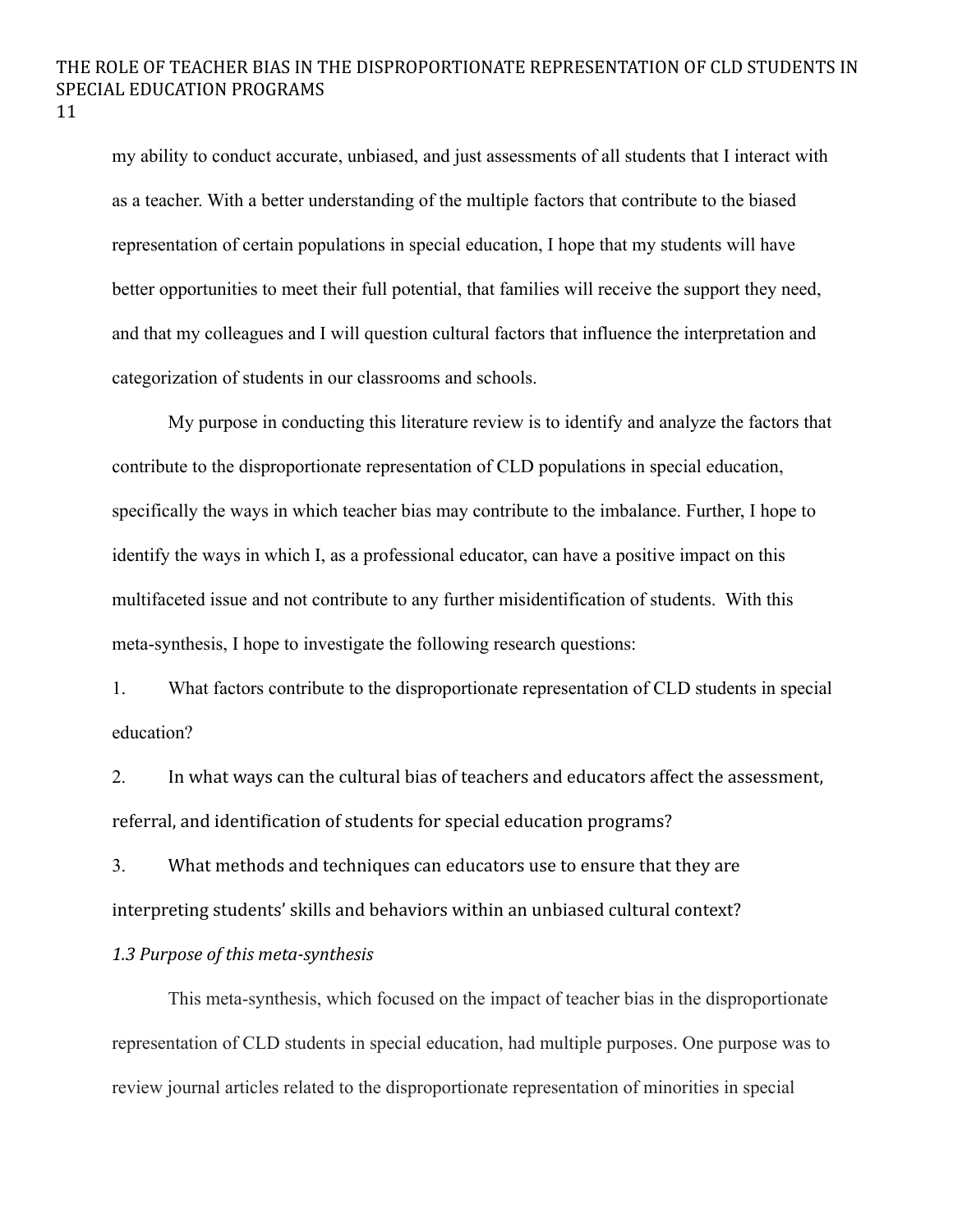education. A second purpose was to review journal articles related to the various social, cultural, and political causes that contribute to this disproportionate representation. A third purpose was to more closely examine the extent to which teacher bias affects the assessment and referral process for minority students. A fourth purpose was to identify strategies and methods for working with CLD populations that will alleviate over- and under-referral of these students to special education and gifted programs. My final purpose in conducting this meta-synthesis was to identify significant themes that emerged from these articles, and to connect these themes in a foundation of understanding that will guide me in later teaching practices with CLD students.

### **2. Methods**

## *2.1. Selection criteria*

The 41 journal articles included in this meta-synthesis met the following selection criteria:

- 1. The articles explored issues related to the disproportionate representation of minority students in special education; and/or
- 2. The articles explored teacher bias in assessment and identification practices of students in special education.
- 3. The articles were published in peer-reviewed journals related to the field of education.
- 4. The articles were published between 1977 and 2014.

### *2.2. Search procedures*

Database searches and ancestral searches were conducted to locate articles for this metasynthesis.

### *2.2.1 Database Searches*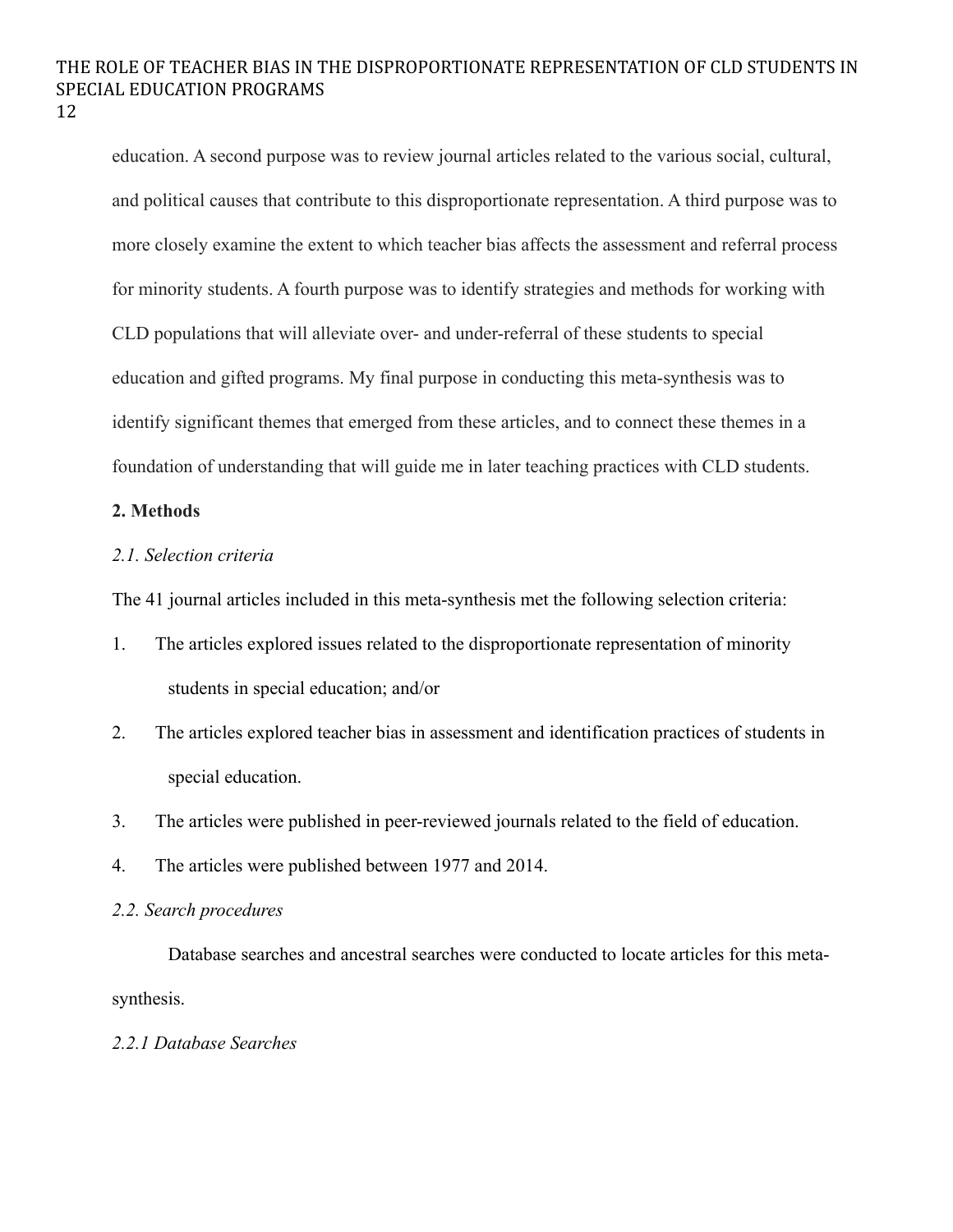I conducted Boolean searches within the Educational Resources Information Center (ERIC,

Ebscohost), using specific search terms:

- 1. "disproportionate representation" AND "special education"
- 2. "disproportionate representation" AND "special education" AND "minority"
- 3. "disproportionate" AND "special education" AND "minority"
- 4. "over representation" AND "special education"
- 5. "overrepresentation" AND "special education"
- 6. "teacher bias" AND "special education"
- 7. "African American" AND "special education"
- 8. "special education" AND "proportion" AND "minority"
- 9. "disability studies" AND "special education" and "disproportionate"

These data base searches yielded a total of 35 articles that met my selection criteria

(Ahram, Fergus, & Noguera, 2011; Anderson & Goldberg, 1991; Annamma, Boele, Moore, & Klingner, 2013; Artiles & Trent, 1994; Ashby, 2012; Bal, Sullivan, & Harper, 2013; Blanchett, Mumford, & Beachum, 2005; Codrington & Fairchild, 2012; Coulter, 1996; Coutinho & Oswald, 2000; Echevarria, Powers, & Ellit, 2004; Fielder, Chiang, Van Haren, Jorgensen, Halberg, & Boreson, 2008; Ford, 2012; Gage, Gertsen, Sugai, & Newman-Gonchar, 2013; Goodman & Webb, 2006; Harry & Klingner, 2007; Hosterman, Jitendra, & DuPaul, 2008; Irvine, 2012; Klingner, Artiles, Kozleski, Harry, Zion, Tate, Duran, & Riley, 2005; Ladner & Hammons, 2001; Linney, 2005; Morgan, Farkas, Hillemeier, & Maczuga, 2012; Morrier & Gallagher, 2011; Proctor, Graves, & Esch, 2012; Serwatka, Deering, & Grant, 2005; Shealey, McHatton, & Wilson, 2011; Skiba, Simmons, Ritter, Gibb, Rausch, Cuadrado, & Chung, 2008; Skiba,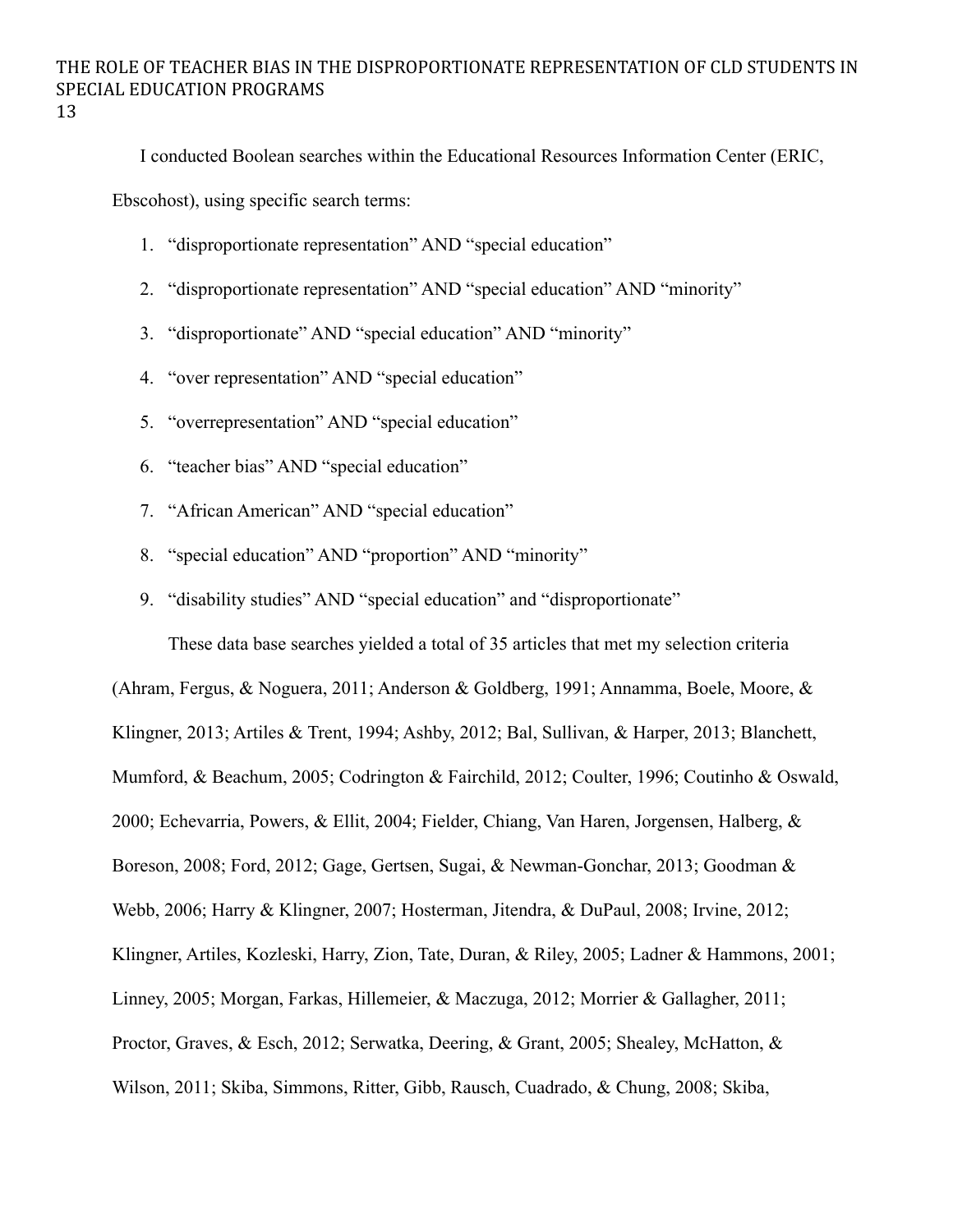Simmons, Ritter, Kohler, & Wu, 2003; Skiba, Simmons, Ritter, Kohler, Henderson & Wu, 2006; Sullivan & Bal, 2013; Sullivan, 2011; Sweller, Graham, & Van Bergen, 2012; Talbott, Fleming, Karabatsos, & Dobria, 2011; Waitoller, Artilles, & Cheney, 2010; Zucker & Prieto, 1977).

#### *2.2.3 Ancestral Searches*

An ancestral search involves reviewing the reference lists of previously published works to locate literature relevant to one's topic of interest (Welch, Brownell, & Sheridan, 1999). I conducted ancestral searches using the reference lists of the previously retrieved articles. These ancestral searches yielded 6 additional articles that met the selection criteria (Elhowens, Mutua, Alsheikh, & Holloway, 2005; Gottlieb, Gottlieb, & Trongone, 1991; Knotek, 2003; McIntosh, 1988; Salend, Duhaney, & Montgomery, 2002; Skiba, Michael, & Nardo, 2000).

## *2.3. Coding procedures*

I used a coding form to categorize the information presented in each of the 41 articles. This coding form was based on: (a) publication type; (b) research design; (c) participants; (d) data sources; and (e) findings of the studies.

### *2.3.1. Publication types*

Each journal article was evaluated and classified according to publication type (e.g., research study, theoretical work, descriptive work, opinion piece/position paper, guide, annotated bibliography, review of the literature). *Research studies* use a formal research design to gather and/or analyze quantitative and/or qualitative data. *Theoretical works* use existing literature to analyze, expand, or further define a specific philosophical and/or theoretical assumption. *Descriptive works* describe phenomena and experiences, but do not disclose particular methods for attaining data. *Opinion pieces/position papers* explain, justify, or recommend a particular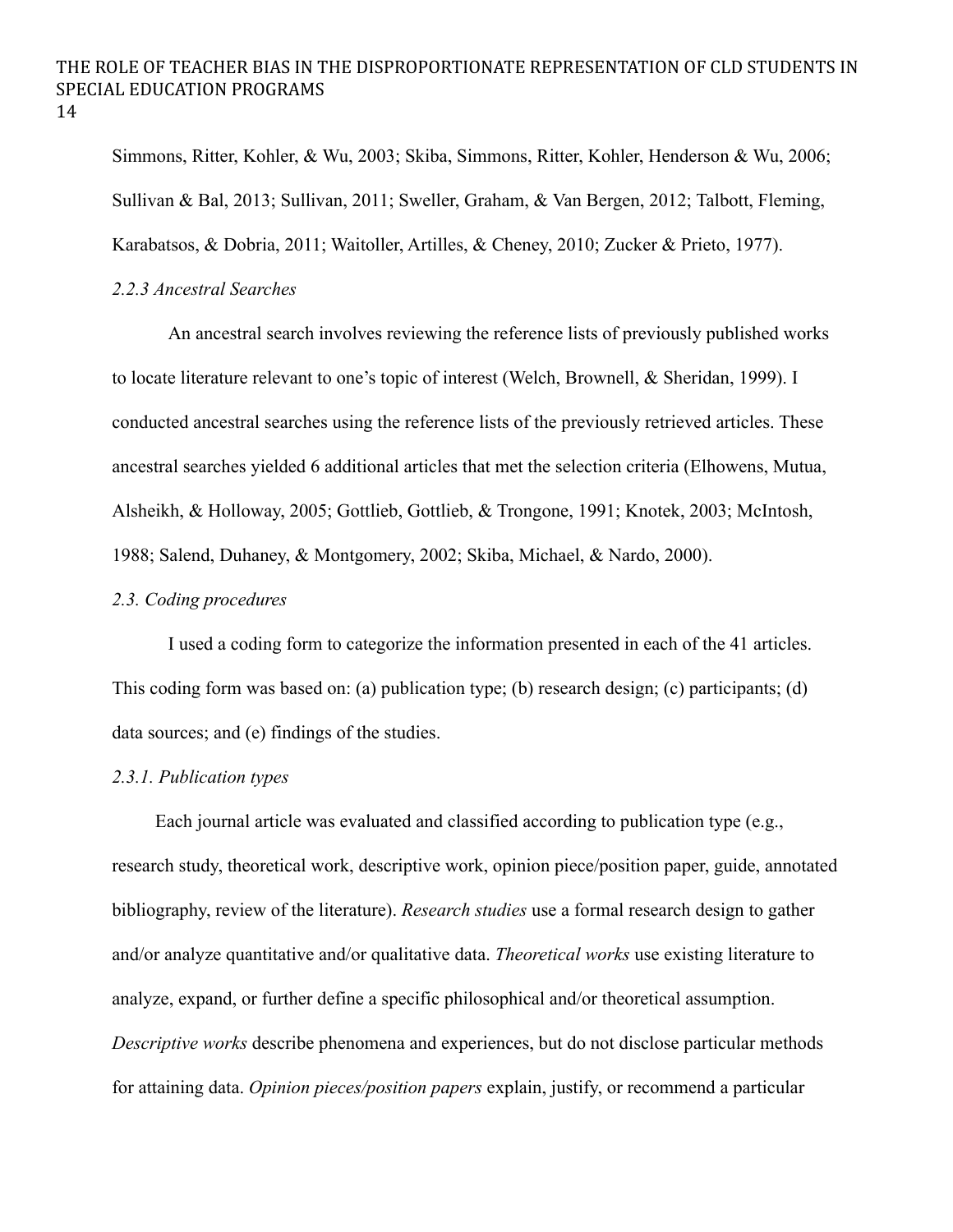course of action based on the author's opinions and/or beliefs. *Guides* give instructions or advice explaining how practitioners might implement a particular agenda. An *annotated bibliography* is a list of cited works on a particular topic, followed by a descriptive paragraph describing, evaluating, or critiquing the source. *Reviews of the literature* critically analyze the published literature on a topic through summary, classification, and comparison.

### *2.3.2. Research design*

Each empirical study was further classified by research design (i.e., quantitative, qualitative, mixed methods research). *Quantitative* research utilizes numbers to convey information. Instead of numbers, *qualitative* research uses language to explore issues and phenomenon. *Mixed methods* research involves the use of both quantitative and qualitative methods to present information within a single study.

## *2.3.3 Participants, data sources, and findings*

I identified the participants in each study (e.g., students with disabilities, culturally and linguistically diverse students with and without disabilities, teachers of students from culturally and linguistically diverse backgrounds, teachers of students in special education). I also identified the data sources that were analyzed for each study (e.g., interviews, observations, surveys, standardized tests). Finally, I summarized the findings of each study (Table 2).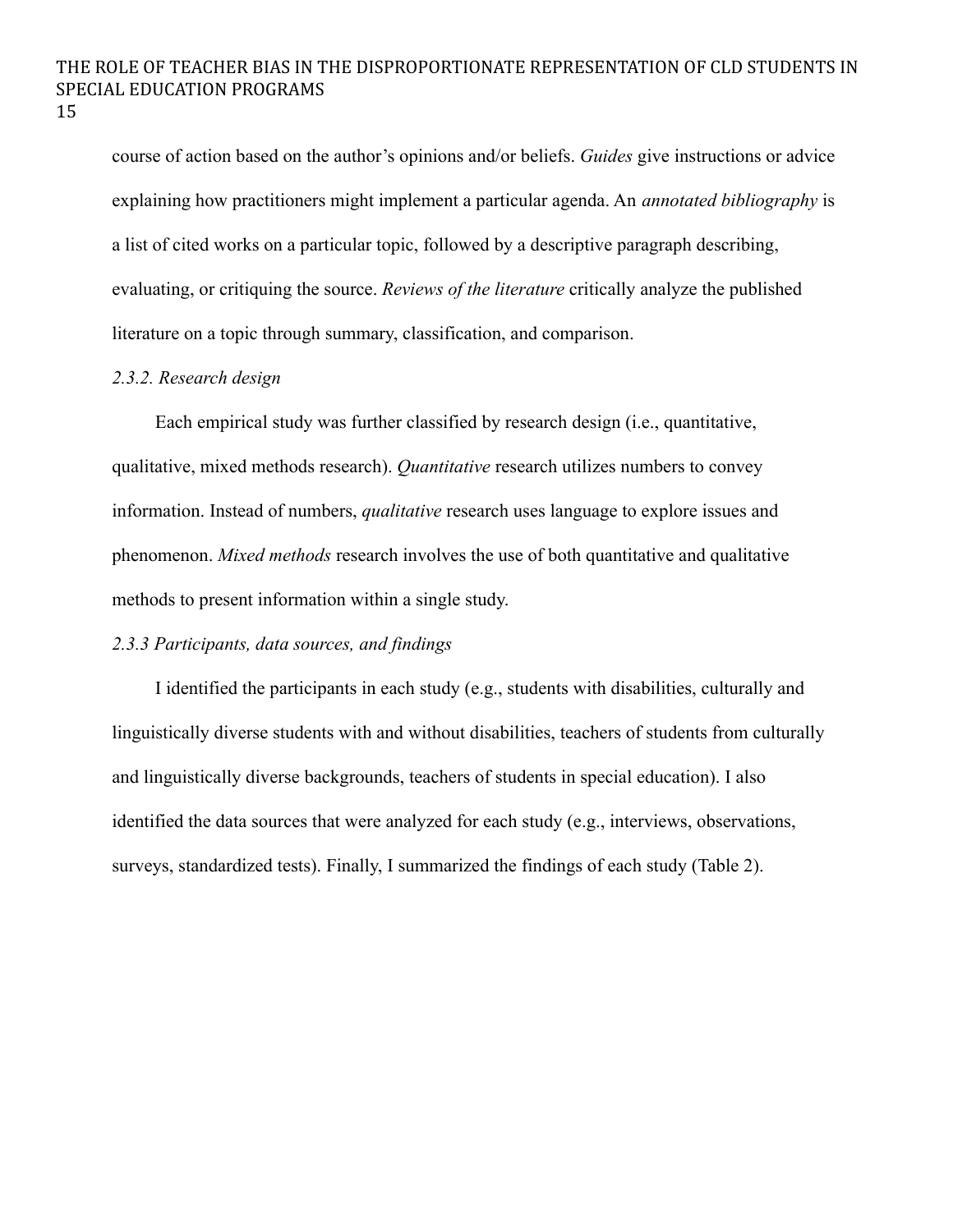**Table 1**

| <b>Author(s) &amp; Year of Publication</b>                              | <b>Publication Type</b> |
|-------------------------------------------------------------------------|-------------------------|
| Ahram, Fergus, & Noguera, 2011                                          | Study                   |
| Anderson & Goldberg, 1991                                               | Guide                   |
| Annamma, Boele, Moore, & Klingner, 2013                                 | Descriptive Article     |
| Artiles & Trent, 1994                                                   | Descriptive Article     |
| Ashby, 2012                                                             | Descriptive Article     |
| Bal, Sullivan, & Harper, 2013                                           | Study                   |
| Blanchett, Mumford, & Beachum, 2005                                     | Descriptive Article     |
| Codrington & Fairchild, 2012                                            | Descriptive Article     |
| Coulter, 1996                                                           | Study                   |
| Coutinho & Oswald, 2000                                                 | Descriptive Article     |
| Echevarria, Powers, & Elliot, 2004                                      | Descriptive Article     |
| Elhowens, Mutua, Alsheikh, & Holloway, 2005                             | Study                   |
| Fielder, Chiang, Van Haren, Jorgensen, Halberg, & Boreson,<br>2008      | Guide                   |
| Ford, 2012                                                              | Descriptive Article     |
| Gage, Gertsen, Sugai, & Newman-Gonchar, 2013                            | Literature Review       |
| Goodman & Webb, 2006                                                    | Study                   |
| Gottlieb, Gottlieb, & Trongone, 1991                                    | Study                   |
| Harry & Klingner, 2007                                                  | Descriptive Article     |
| Hosterman, Jitendra, & DuPaul, 2008                                     | Study                   |
| Irvine, 2012                                                            | Descriptive Article     |
| Klingner, Artiles, Kozleski, Harry, Zion, Tate, Duran, & Riley,<br>2005 | Descriptive Article     |
| Knotek, 2003                                                            | Study                   |
| Ladner & Hammons, 2001                                                  | Study                   |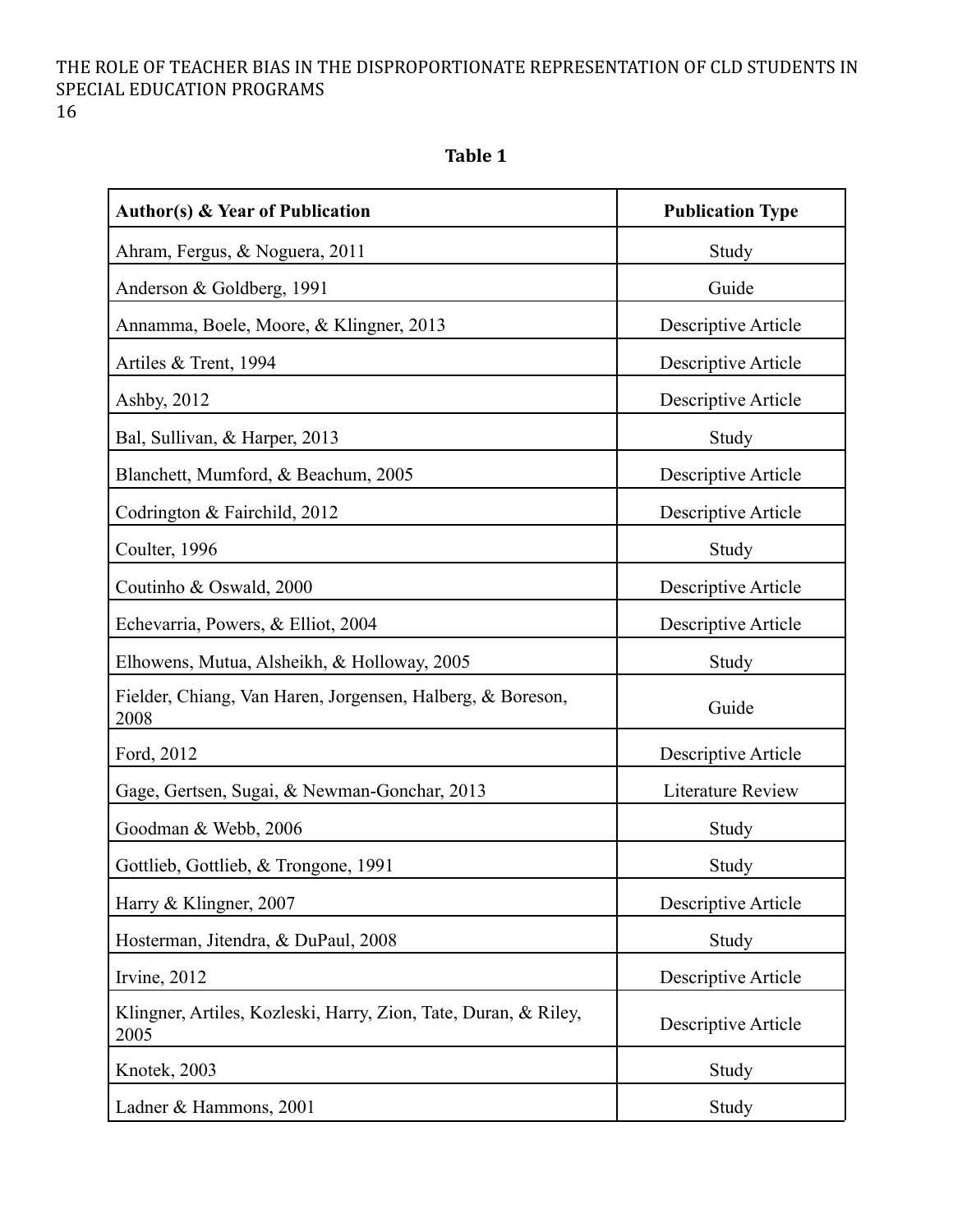17

| Linney, 2005                                                  | Study                                  |
|---------------------------------------------------------------|----------------------------------------|
| Mcintosh, 1988                                                | <b>Opinion Piece/Position</b><br>Paper |
| Morgan, Farkas, Hillemeier, & Maczuga, 2012                   | Study                                  |
| Morrier & Gallagher, 2011                                     | Study                                  |
| Proctor, Graves, & Esch, 2012                                 | Descriptive Article                    |
| Salend, Duhaney, & Montgomery, 2002                           | Guide                                  |
| Serwatka, Deering, & Grant, 2005                              | Descriptive Article                    |
| Shealey, McHatton, & Wilson, 2011                             | Descriptive Article                    |
| Skiba, Michael, & Nardo, 2000                                 | Study                                  |
| Skiba, Simmons, Ritter, Gibb, Rausch, Cuadrado, & Chung, 2008 | Descriptive Article                    |
| Skiba, Simmons, Ritter, Kohler, & Wu, 2003                    | Study                                  |
| Skiba, Simmons, Ritter, Kohler, Henderson & Wu, 2006          | Study                                  |
| Sullivan & Bal, 2013                                          | Study                                  |
| Sullivan, 2011                                                | Study                                  |
| Sweller, Graham, & Van Bergen, 2012                           | Study                                  |
| Talbott, Fleming, Karabatsos, & Dobria, 2011                  | Study                                  |
| Waitoller, Artilles, & Cheney, 2010                           | Literature Review                      |
| Zucker & Prieto, 1977                                         | Study                                  |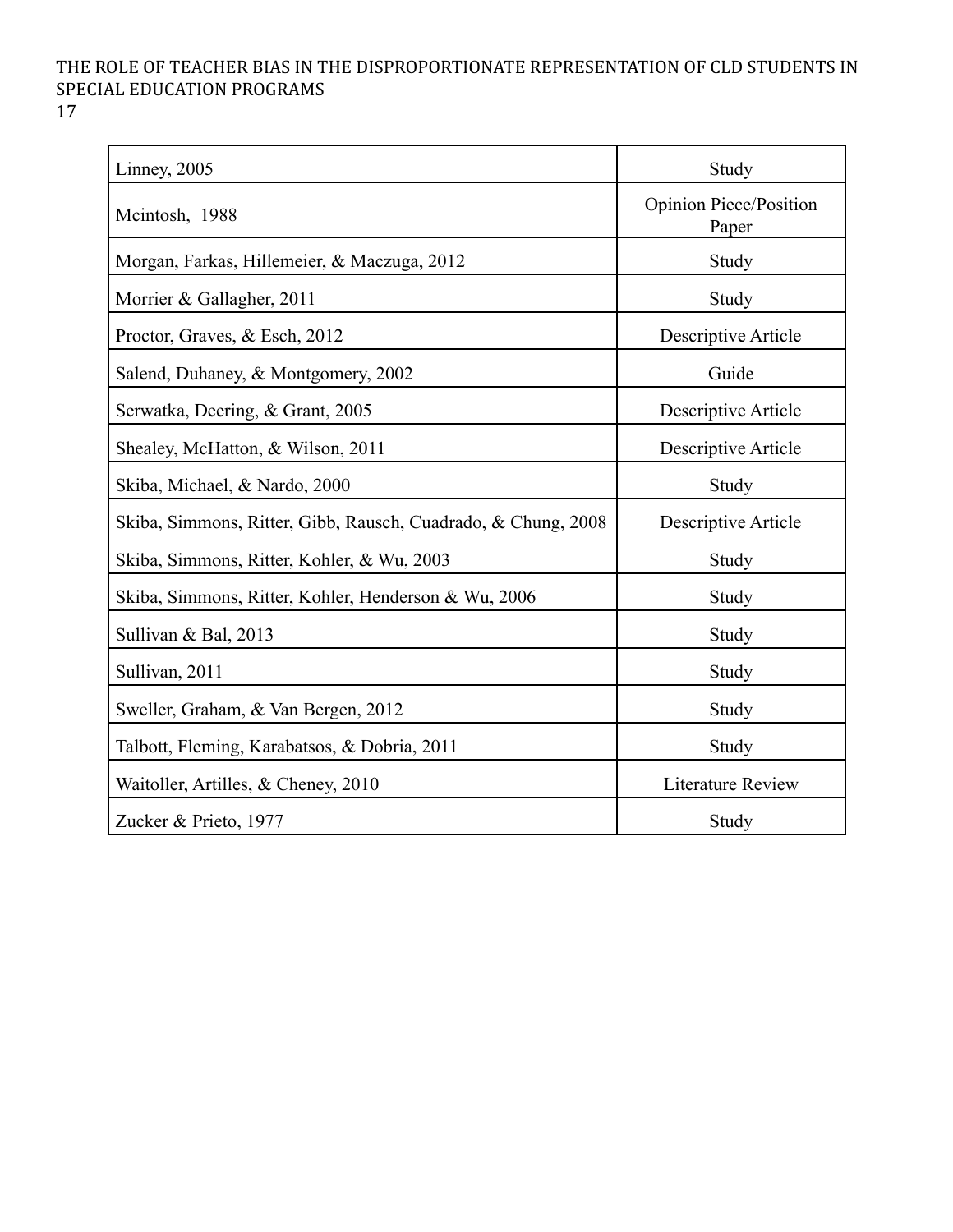18

| <b>Author</b>                           | <b>Research</b><br>Design | Participants                                                                                                                                                                                         | <b>Data Sources</b>                                                                                                                                                                                                                                                                        | <b>Findings</b>                                                                                                                                                                                                                                                                                                                                                                                                                                                              |
|-----------------------------------------|---------------------------|------------------------------------------------------------------------------------------------------------------------------------------------------------------------------------------------------|--------------------------------------------------------------------------------------------------------------------------------------------------------------------------------------------------------------------------------------------------------------------------------------------|------------------------------------------------------------------------------------------------------------------------------------------------------------------------------------------------------------------------------------------------------------------------------------------------------------------------------------------------------------------------------------------------------------------------------------------------------------------------------|
| Ahram,<br>Fergus, &<br>Noguera,<br>2011 | Mixed<br>methods          | Teachers and<br>administrators<br>within two<br>suburban school<br>districts in New<br>York state.                                                                                                   | Annual district<br>demographic data,<br>special education<br>classification data, and<br>referral data. Also,<br>evaluations, focus<br>groups and interviews,<br>surveys of teachers and<br>administrators, and<br>analysis of documents<br>related to district<br>policies and practices. | Various root causes of<br>racial/ethnic<br>disproportionality in<br>special education were<br>present, with two key<br>causes across both<br>districts. First, deficit<br>thinking related to<br>conceptions of race and<br>socioeconomic status<br>drove the decision to<br>refer. Second, there are<br>inadequate institutional<br>safeguards to prevent<br>referrals and to provide<br>teachers with assistance<br>in meeting the needs of<br>struggling learners.        |
| Bal,<br>Sullivan, &<br>Harper,<br>2013  | Mixed<br>methods          | All students<br>enrolled in the<br>Flen School<br>District in<br>Wisconsin<br>during the 2006,<br>2008, and 2010<br>school years<br>$(n=24,218, n=$<br>24,268, and<br>$n=24, 294,$<br>respectively). | Quantitative data<br>gathered from<br>enrollment data from<br>Flen School District.<br>Qualitative data<br>gathered from<br>meetings, participant<br>observations,<br>document review, and<br>communications with<br>the district Educational<br>Services Leadership<br>Team.              | Students who were<br>African American,<br>American Indian,<br>receiving free or<br>reduced lunch, or who<br>were male had a higher<br>risk of being identified<br>as having a disability<br>than other students.<br>African American<br>students were twice as<br>likely as white students<br>to be identified for<br>special education.<br>American Indian<br>students were 2 to 3<br>times more likely to<br>receive special<br>education services than<br>white students. |

**Table 2**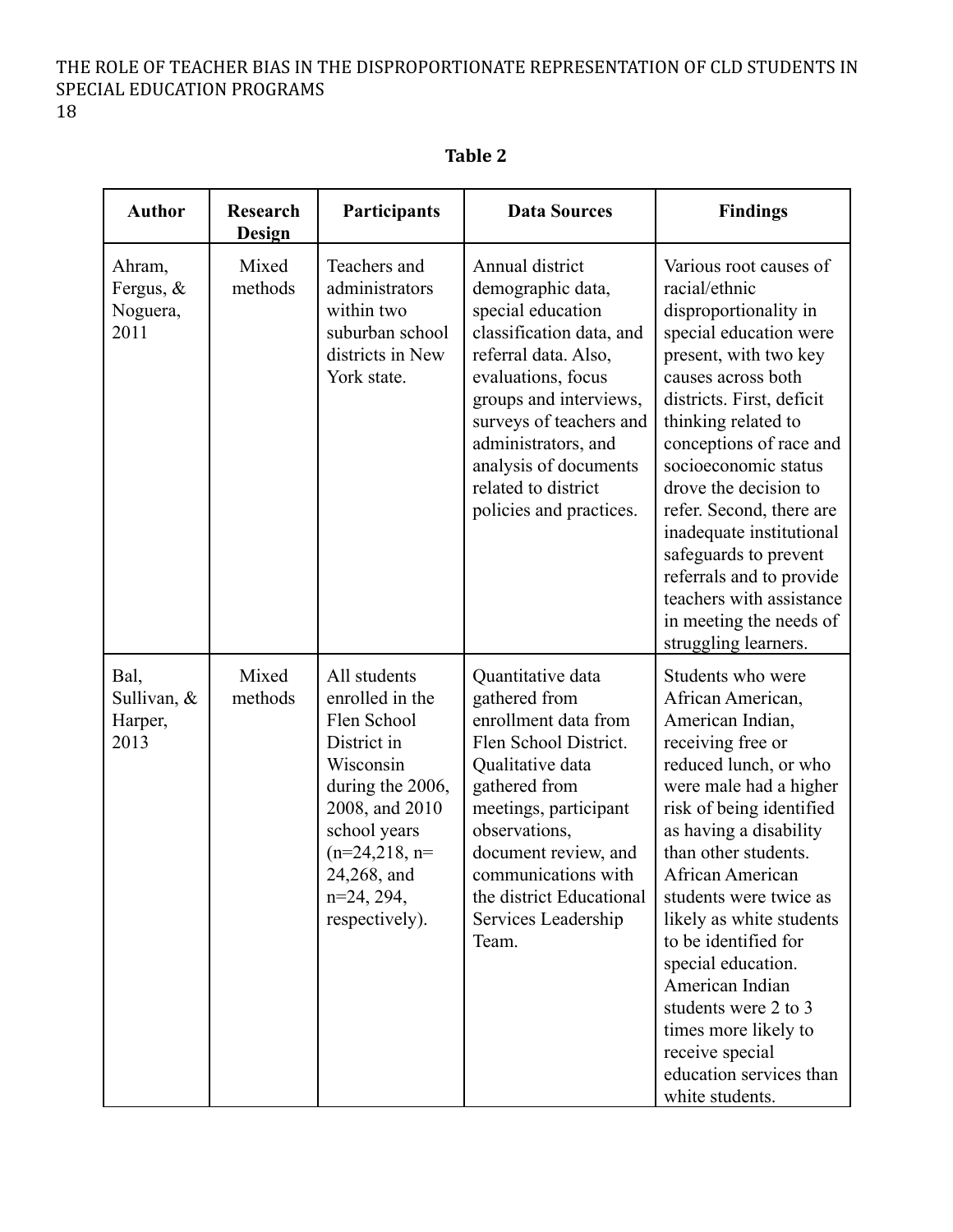| ٧ | ٠       |
|---|---------|
|   | ×<br>۰. |

| Coulter,<br>1996                                              | Quantitative | State-wide<br>student<br>population for<br>one state during<br>1993-1994<br>school years.                                                                                                                                                                   | General student<br>population data<br>gathered from reports<br>by the Office of<br>Research and<br>Development. Special<br>education count<br>derived from state's<br>computer-based<br>tracking system. | $42.4\%$ of the 66 local<br>educational agencies<br>(LEAs) included in the<br>study showed<br>disproportionate<br>representation of ethnic<br>minorities in special<br>education. 93.9% of the<br><b>LEAs</b> showed<br>disproportion in the<br>"subjective" disability<br>categories of LD, EBD,<br>and CI. 89.4% of LEAs<br>showed<br>disproportionate<br>underrepresentation of<br>African-American<br>students in gifted<br>education programs. |
|---------------------------------------------------------------|--------------|-------------------------------------------------------------------------------------------------------------------------------------------------------------------------------------------------------------------------------------------------------------|----------------------------------------------------------------------------------------------------------------------------------------------------------------------------------------------------------|-----------------------------------------------------------------------------------------------------------------------------------------------------------------------------------------------------------------------------------------------------------------------------------------------------------------------------------------------------------------------------------------------------------------------------------------------------|
| Elhowens,<br>Mutua,<br>Alsheikh,<br>$\&$<br>Holloway,<br>2005 | Quantitative | 207 elementary<br>school teachers<br>from one school<br>district in a large<br>Midwestern city.                                                                                                                                                             | Teachers were given<br>descriptive vignettes<br>and asked to respond<br>using a 6-point Linkert<br>scale.                                                                                                | Student ethnicity does<br>make a difference in<br>teachers' referral<br>decisions.                                                                                                                                                                                                                                                                                                                                                                  |
| Goodman<br>& Webb,<br>2006                                    | Quantitative | 66 students in<br>grades 3 and 4<br>enrolled in a<br>large, suburban<br>elementary<br>school in a low<br>socioeconomic<br>neighborhood in<br>the Southwest<br>who were<br>referred for<br>special education<br>due to suspected<br>reading<br>disabilities. | <b>Archival Texas</b><br>Academic Knowledge<br>and Skills (TAKS)<br>reading test data from<br>students' cumulative<br>folders.                                                                           | There was no apparent<br>gender or ethnic bias in<br>referrals made by<br>participating teachers.<br><b>Students with LEP</b><br>were less likely to be<br>referred for special<br>education.                                                                                                                                                                                                                                                       |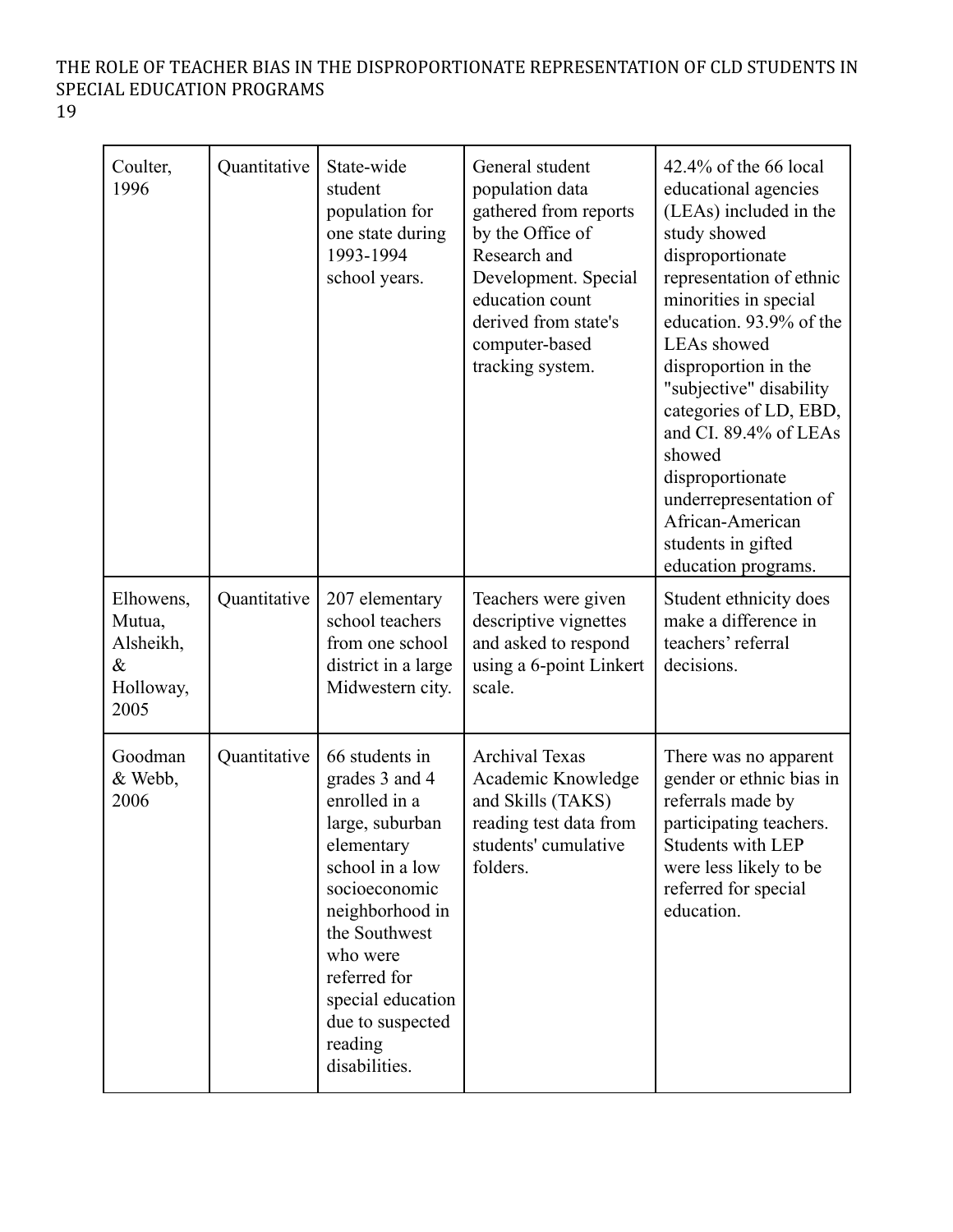| Gottlieb,<br>Gottlieb, &<br>Trongone,<br>1991 | Quantitative | 439 pupils<br>referred for<br>special education<br>(328 referred by<br>teachers and 111<br>referred by<br>parents. | Archival school<br>records                                                                                                               | White parents were<br>more likely than<br>minority parents to<br>refer their children.<br>Teachers were more<br>likely to refer minority<br>students and, further,<br>were more likely to<br>refer them for<br>behavioral rather than<br>academic reasons.                                                                                                         |
|-----------------------------------------------|--------------|--------------------------------------------------------------------------------------------------------------------|------------------------------------------------------------------------------------------------------------------------------------------|--------------------------------------------------------------------------------------------------------------------------------------------------------------------------------------------------------------------------------------------------------------------------------------------------------------------------------------------------------------------|
| Hosterman,<br>Jitendra, &<br>DuPaul,<br>2008  | Quantitative | 241 students<br>enrolled in<br>grades 1 through<br>4 in public<br>schools in<br>eastern<br>Pennsylvania.           | Direct observation                                                                                                                       | Ratings of ADHD<br>symptoms by<br>Caucasian teachers are<br>not biased against<br>ethnic minority<br>students.                                                                                                                                                                                                                                                     |
| Knotek,<br>2003                               | Qualitative  | Two elementary<br>schools in a<br>poor, rural<br>Carolina<br>Piedmont<br>community.                                | Participant<br>observation,<br>transcription of<br><b>Student Study Team</b><br>meetings, collection of<br>documents, and<br>interviews. | Bias can enter<br>pre-referral process<br>when students are<br>either from low-SES<br>families or construed to<br>have behavior<br>problems, especially in<br>problem-identification<br>and intervention stages.<br>This may contribute to<br>the overrepresentation<br>of African American<br>students in referrals for<br>and placement in<br>special education. |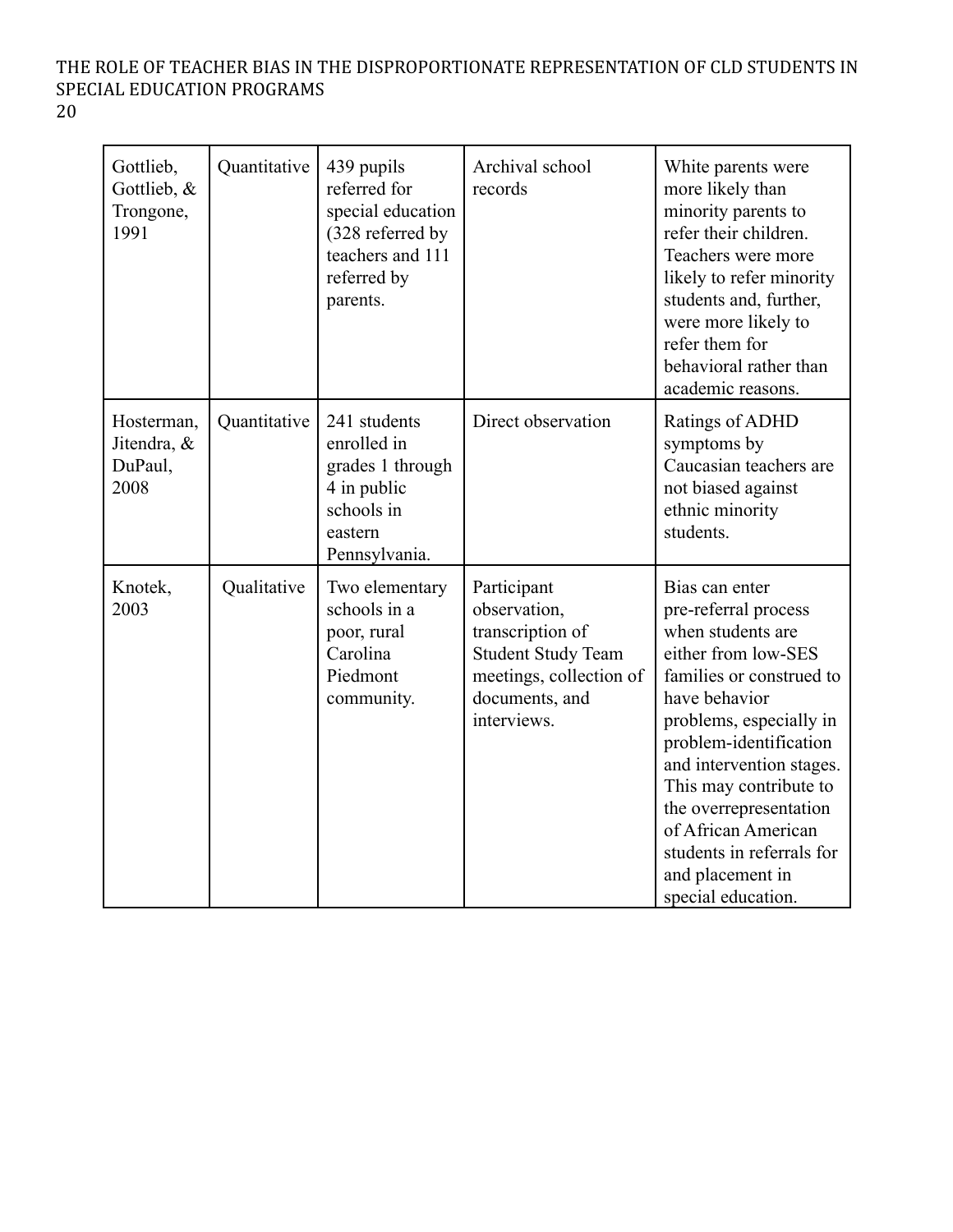21

| Ladner &<br>Hammons,<br>2001 | Qualitative      | Selected school<br>districts in<br>California,<br>Colorado,<br>Florida, Georgia,<br>Maryland, New<br>York, Oregon,<br>Texas, and<br>Wisconsin. | Secondary analysis of<br>county and district<br>level data. | The data indicate that<br>minority students are<br>treated differently in<br>predominantly white<br>districts<br>than in predominantly<br>minority districts.                                                                                                                                                                                                                                                                                                                                                                               |
|------------------------------|------------------|------------------------------------------------------------------------------------------------------------------------------------------------|-------------------------------------------------------------|---------------------------------------------------------------------------------------------------------------------------------------------------------------------------------------------------------------------------------------------------------------------------------------------------------------------------------------------------------------------------------------------------------------------------------------------------------------------------------------------------------------------------------------------|
| Linney,<br>2005              | Mixed<br>methods | 129 school<br>psychologists<br>with at least five<br>years experience<br>working in the<br>Southeastern<br>region of the<br>United States.     | Survey                                                      | The cross-cultural<br>competence of school<br>psychologists had a<br>strong influence on<br>psycho-educational<br>decisions for referred<br>African American<br>students. The most<br>influential variable on<br>the placement of<br>African American<br>students into special<br>education was cultural<br>disadvantage. The two<br>factors considered to be<br>least influential on<br>disproportionate<br>representation were<br>biased referrals from<br>teachers and parental<br>pressure to place a<br>child in special<br>education. |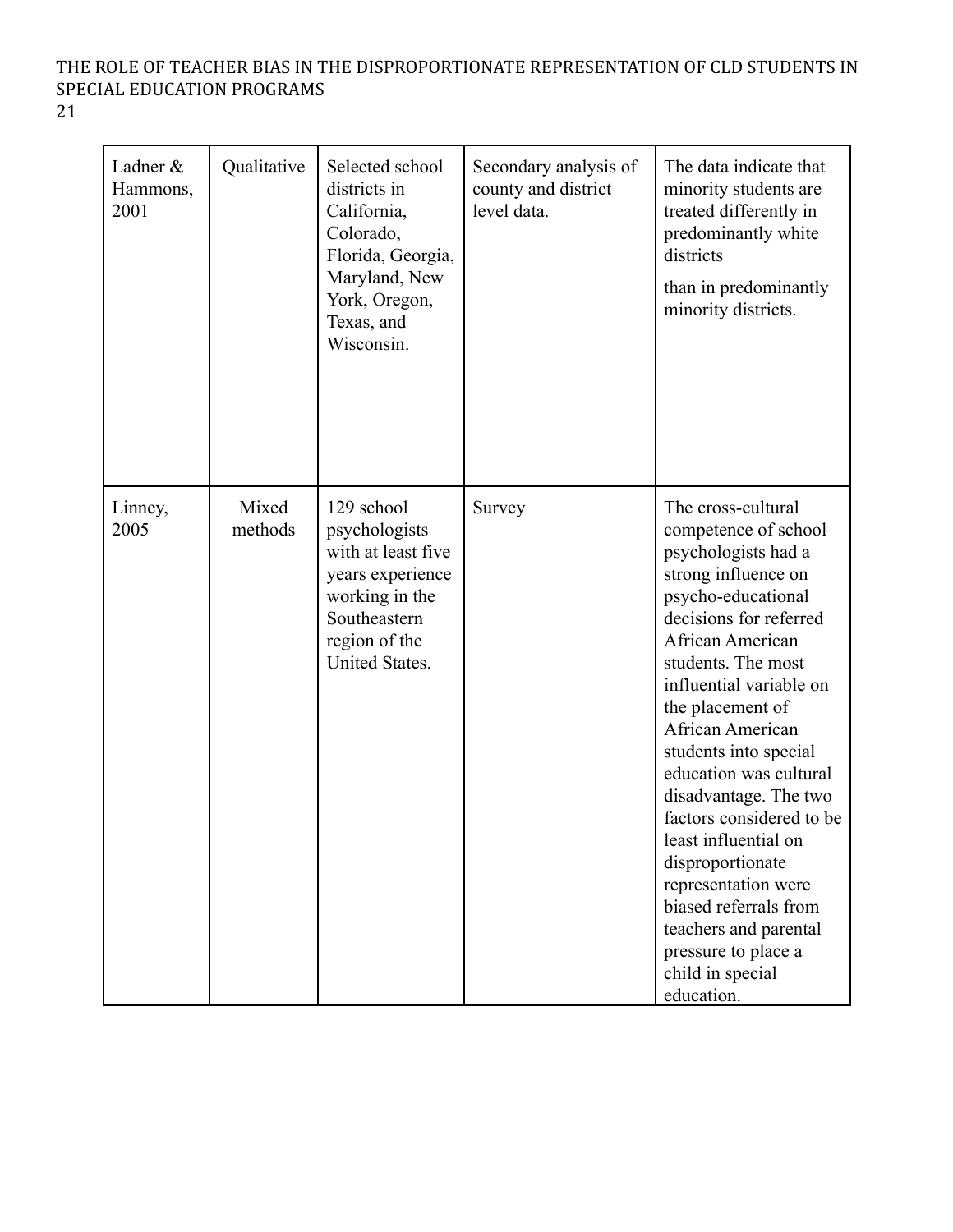| Morgan,<br>Farkas,<br>Hillemeier,<br>$\&$<br>Maczuga,<br>2012 | Quantitative | 7,950 children<br>born in 2001<br>with and without<br>disabilities with<br>complete data on<br>developmental<br>measures at 48<br>months.                                              | Data are from the<br>Early Childhood<br>Longitudinal Study -<br><b>Birth Cohort</b><br>(ECLS-B). Data<br>gathered through<br>parent interviews, as<br>well as of cognitive,<br>behavioral, and<br>physical assessments. | By 48 months of age,<br>minority children are<br>disproportionately<br>underrepresented in<br>Early<br>Intervention/Early<br>Childhood Special<br>Education (EI/ECSE).<br>Racial-ethnical<br>minorities were less<br>likely than Whites to be<br>evaluated and<br>diagnosed by<br>professionals as having<br>communication,<br>attention, or learning<br>problems.                                                                                                                                                                                                          |
|---------------------------------------------------------------|--------------|----------------------------------------------------------------------------------------------------------------------------------------------------------------------------------------|-------------------------------------------------------------------------------------------------------------------------------------------------------------------------------------------------------------------------|-----------------------------------------------------------------------------------------------------------------------------------------------------------------------------------------------------------------------------------------------------------------------------------------------------------------------------------------------------------------------------------------------------------------------------------------------------------------------------------------------------------------------------------------------------------------------------|
| Morrier &<br>Gallagher,<br>2011                               | Quantitative | 69,538 children<br>between the ages<br>of 3 and 5 with<br>disabilities<br>within and<br>across the states<br>of Alabama,<br>Arkansas,<br>Georgia, North<br>Carolina, and<br>Tennessee. | Westat website<br>(www.ideadata.org)                                                                                                                                                                                    | Placement patters<br>indicate that ethnically<br>diverse preschoolers<br>are disproportionately<br>represented in settings<br>other than full<br>inclusion, with<br>preschoolers classified<br>as Hispanic showing<br>the greatest<br>disproportionate<br>representation.<br>Ethnically diverse<br>preschoolers were not<br>overrepresented in<br>settings with no known<br>inclusion, with the<br>exception of children<br>classified as Hispanic<br>in one state even<br>though this state<br>reported a smaller<br>percentage of the<br>population as being<br>Hispanic. |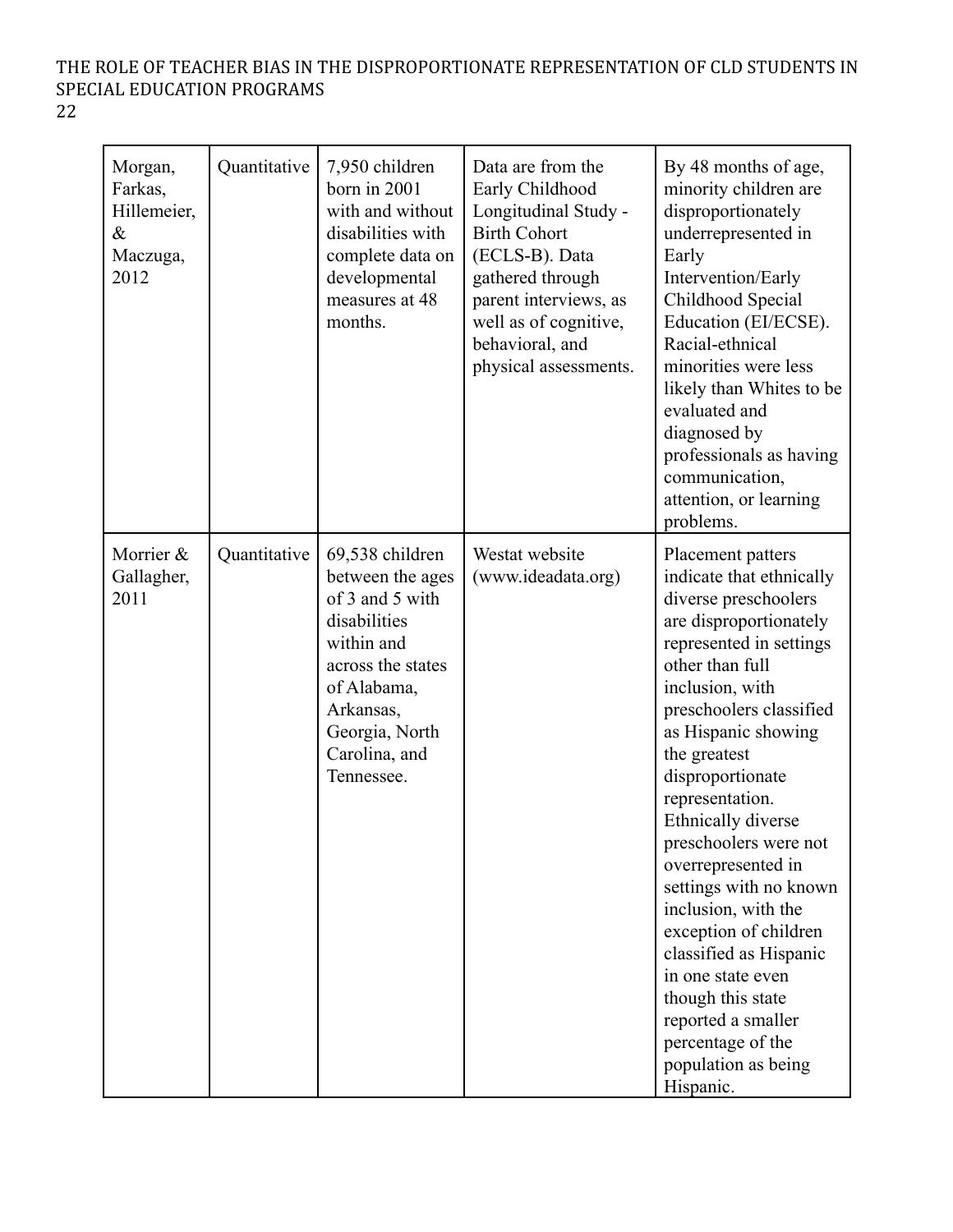| ۰.<br>v<br>., |
|---------------|

| Skiba,<br>Michael, &<br>Nardo,<br>2000                                 | Quantitative | $11,001$ students<br>in 19 middle<br>schools in a<br>large, urban<br>Midwestern<br>public school<br>district.                                                                                                                                 | Disciplinary records of<br>all students for the<br>1994-1995 school<br>years. | Males and<br>African-American<br>students were<br>overrepresented on all<br>measures of school<br>discipline (referrals,<br>suspensions,<br>expulsions), while<br>females and Caucasian<br>students were<br>under-represented on<br>all measures.<br>Disproportionality<br>among males and<br>African-American<br>students increases with<br>movement from<br>suspension to<br>expulsion. Black<br>students are referred to<br>the office for<br>infractions that are both<br>less serious and more<br>subjective in their<br>interpretation than<br>white students. |
|------------------------------------------------------------------------|--------------|-----------------------------------------------------------------------------------------------------------------------------------------------------------------------------------------------------------------------------------------------|-------------------------------------------------------------------------------|----------------------------------------------------------------------------------------------------------------------------------------------------------------------------------------------------------------------------------------------------------------------------------------------------------------------------------------------------------------------------------------------------------------------------------------------------------------------------------------------------------------------------------------------------------------------|
| Skiba,<br>Simmons,<br>Ritter,<br>Kohler,<br>Henderson<br>& Wu,<br>2006 | Qualitative  | 64 individuals (7<br>special education<br>directors, 9<br>school<br>psychologists,<br>20 principals and<br>assistant<br>principals, and<br>28 classroom<br>teachers) from 7<br>school districts<br>surrounding a<br>large<br>Midwestern city. | Semi-structured<br>interview                                                  | Exposure to poverty<br>and poverty-related<br>stressors increases the<br>likelihood of referral to<br>special education for<br>many students of color;<br>however, poverty alone<br>does not explain the<br>various sources of<br>cultural incongruence<br>cited as a factor by<br>some participants in the<br>study. Lack of<br>resources, particularly<br>for managing behavior,<br>is linking to over                                                                                                                                                             |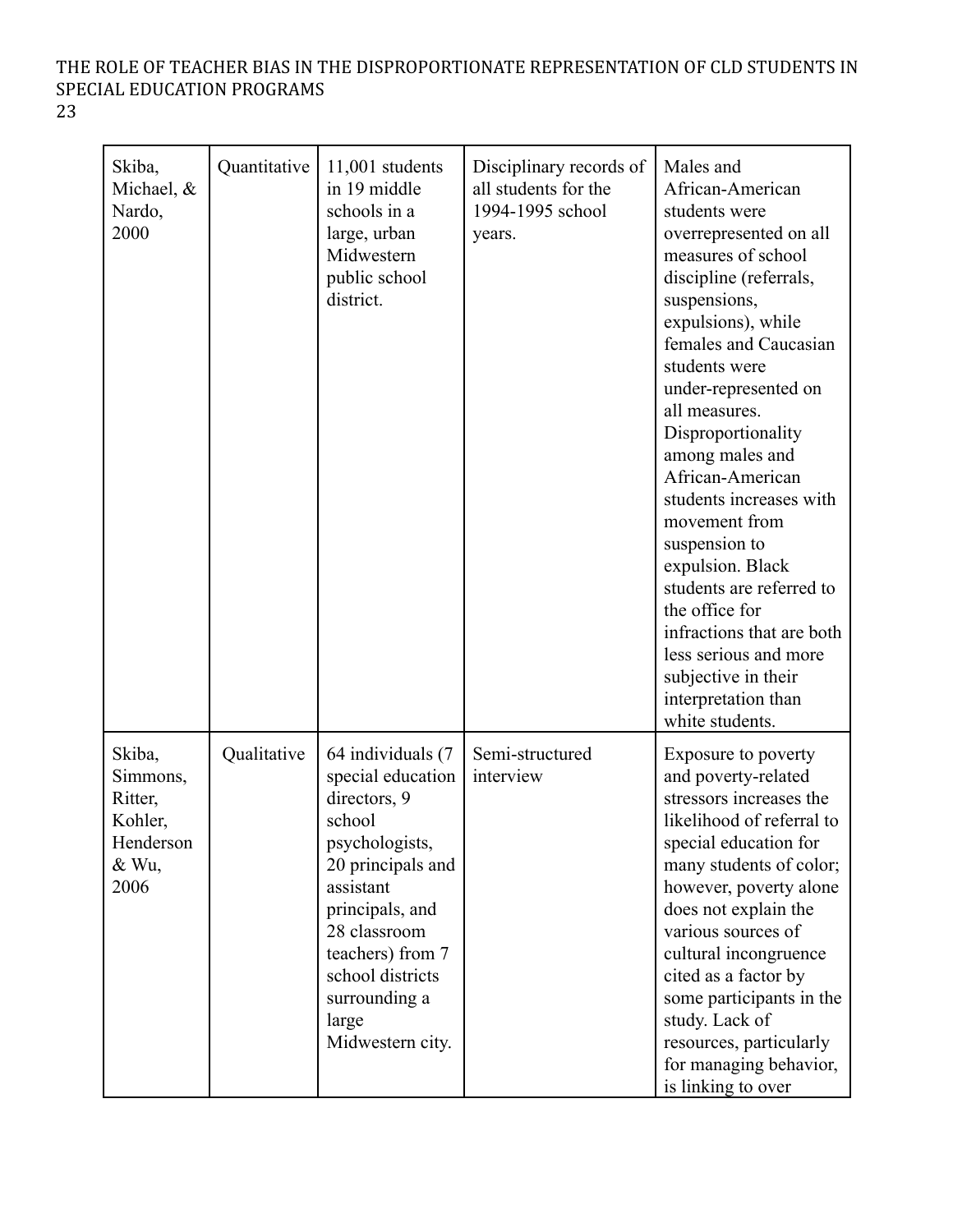24

|                         |              |                                                                                                                                                                                                          |                                                                                                                                                                                                                                                                                                                                                      | referral for minority<br>students.                                                                                                                                                                                                                                                                                                                                                                          |
|-------------------------|--------------|----------------------------------------------------------------------------------------------------------------------------------------------------------------------------------------------------------|------------------------------------------------------------------------------------------------------------------------------------------------------------------------------------------------------------------------------------------------------------------------------------------------------------------------------------------------------|-------------------------------------------------------------------------------------------------------------------------------------------------------------------------------------------------------------------------------------------------------------------------------------------------------------------------------------------------------------------------------------------------------------|
| Sullivan &<br>Bal, 2013 | Quantitative | 18,000 students<br>in 39 schools of<br>an urban K-12<br>school system.                                                                                                                                   | Student- and<br>school-level archival<br>data from one urban<br>school district in the<br>Midwest United States,<br>obtained through an<br>institutional agreement<br>between the authors<br>and the district.                                                                                                                                       | Males and those<br>receiving free/reduced<br>price lunch were at an<br>elevated risk for special<br>education identification<br>in each disability<br>category examined<br>(LD, EBD, Cognitive<br>Impairment, Other<br>Health Impairment,<br>Speech-Language<br>Impairment,<br>Low-Incidence<br>disability), but<br>racial-minority students<br>demonstrated the<br>greatest risk across all<br>categories. |
| Sullivan,<br>2011       | Quantitative | All students<br>enrolled in<br>schools in a<br>Southwestern<br>state's public<br>school system<br>between 1999<br>and 2006 which<br>reported<br>enrollment data<br>for students<br>identified as<br>ELL. | Secondary analysis of<br>annual data on general<br>and special education<br>enrollment from a<br>Southwestern state and<br>each district, including<br>other data concerning<br>district demographics<br>and resource<br>characteristics<br>available from the state<br>department of<br>education for the 1999<br>to 2006 academic<br>school years. | At the state level,<br>students identified as<br>ELL were increasingly<br>overrepresented in<br>special education and<br>in each of the<br>high-incidence<br>categories os SLD,<br>SLI, and MIMR. A<br>high degree of<br>underrepresentation<br>was persistent for ED.                                                                                                                                      |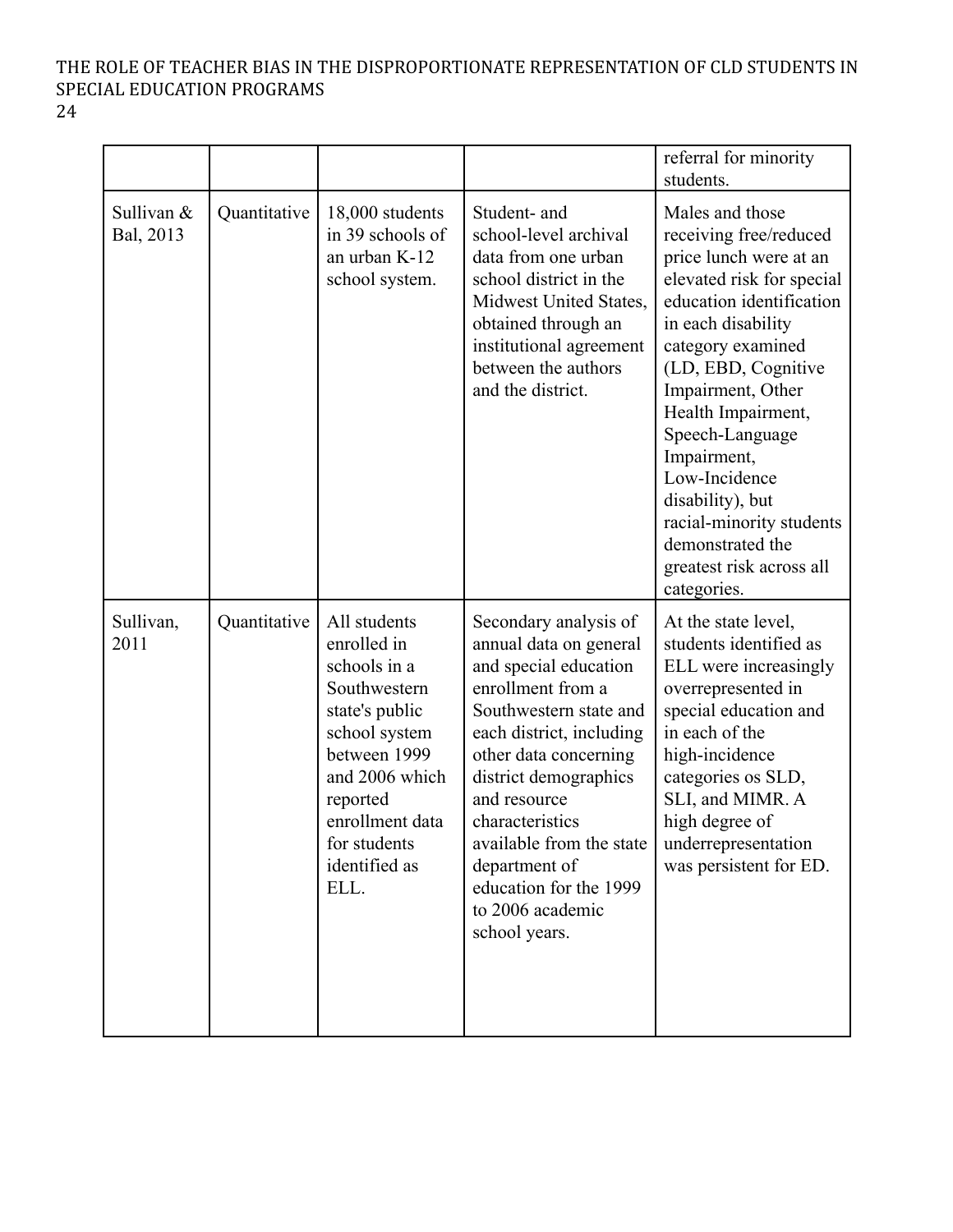| v  |         |
|----|---------|
| ۰. | ۰.<br>v |

| Sweller,<br>Graham, &<br>Van<br>Bergen,<br>2012          | Quantitative | K-12 students<br>enrolled in<br>public school in<br>New South<br>Wales, Australia<br>between 1997<br>and 2009.                                 | School enrollment data<br>published in New<br>South Wales<br>Department of<br><b>Education</b> and<br>Communities' annual<br>reports and statistical<br>bulletins from 1997 to<br>2009.                                         | Indigenous students are<br>overrepresented in<br>special schools and<br>support classes at both<br>elementary and<br>secondary levels,<br>whereas language<br>background other than<br>English (LBOTE)<br>students are<br>underrepresented in<br>special schools and<br>support classes at<br>elementary levels but<br>overrepresented in<br>secondary school<br>support classes. |
|----------------------------------------------------------|--------------|------------------------------------------------------------------------------------------------------------------------------------------------|---------------------------------------------------------------------------------------------------------------------------------------------------------------------------------------------------------------------------------|-----------------------------------------------------------------------------------------------------------------------------------------------------------------------------------------------------------------------------------------------------------------------------------------------------------------------------------------------------------------------------------|
| Talbott,<br>Fleming,<br>Karabatsos,<br>& Dobria,<br>2011 | Quantitative | 1,394,024<br>students<br>attending 2,104<br>elementary,<br>middle, and high<br>schools in<br>Illinois during<br>the 2004-2005<br>school years. | Data describing race<br>and gender of students<br>with MR, ED, and LD,<br>as well as school<br>enrollment data, was<br>provided by the Office<br>for Civil Rights in the<br><b>United States</b><br>Department of<br>Education. | School variables<br>including district size,<br>majority population<br>(Caucasian, African<br>American, or Latino),<br>population of SES and<br>LEP students, student<br>attendance, mobility,<br>and truancy, and<br>demographics of<br>teachers was the most<br>significant predictor of<br>MR, ED, and LD, not<br>gender or race.                                              |
| Zucker &<br>Prieto,<br>1977                              | Quantitative | 280 special<br>education<br>teachers<br>attending<br>graduate summer<br>classes at a large<br>state supported<br>university.                   | Results of fictitious<br>case study assignment<br>tied to a 7-point<br>Linkert scale.                                                                                                                                           | Teachers scored<br>special class placement<br>more appropriate for<br>Mexican-American<br>students than for white<br>students. Teachers<br>scored males and<br>females equally.                                                                                                                                                                                                   |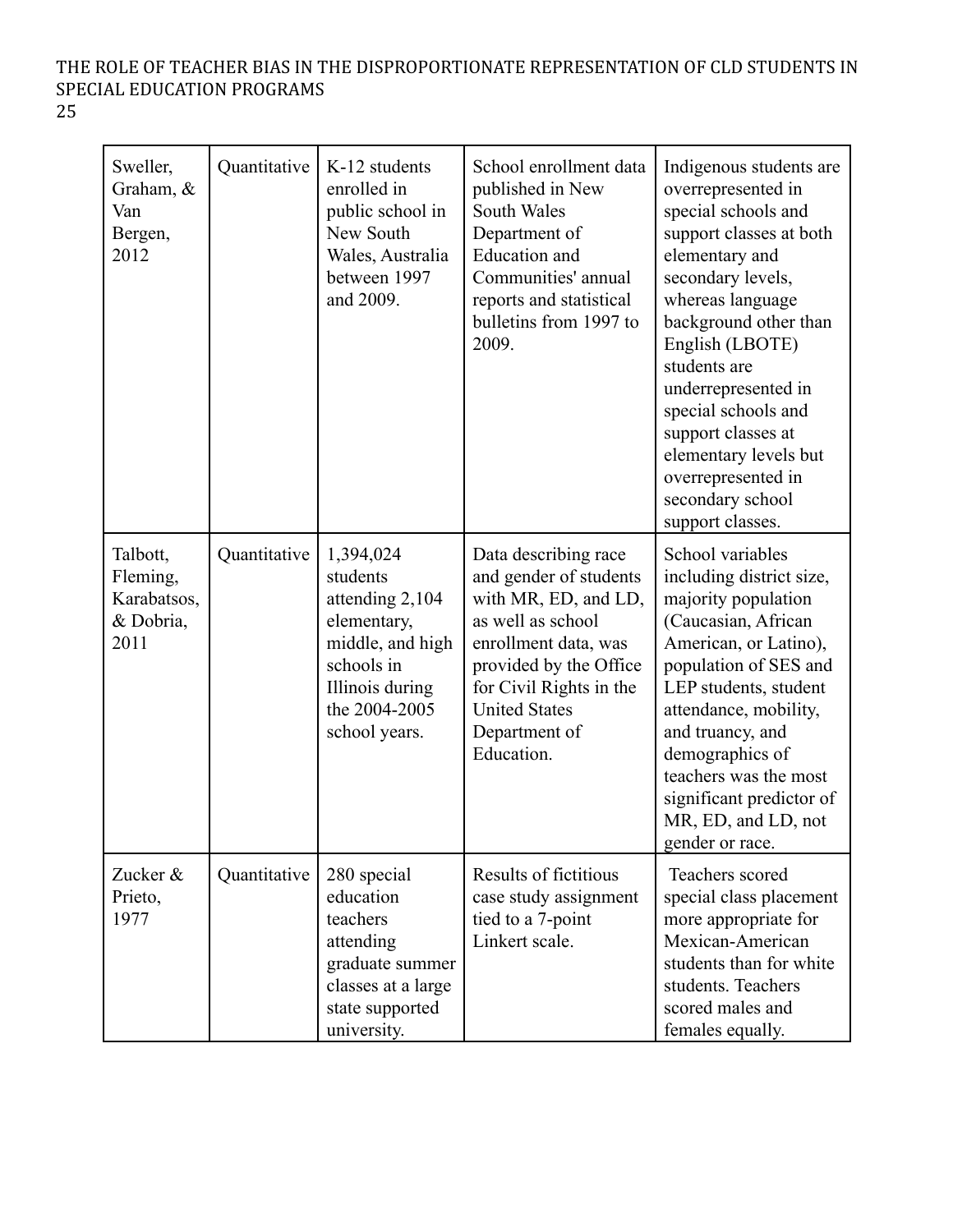### *Summary of findings and discussion*

Although the full extent to which teacher bias effects the disproportionate representation of CLD students in special education programs has not been established, research demonstrates that it does exist. In a 1974 study of 494 classrooms in the Southwestern United States, Jackson and Cosca found that teachers praised and encouraged white students 35% more than Mexican-American students, accepted or used the ideas of white students 40% more, and directed 21% more questions to white students (Zucker & Prieto, 1977). In another study, Bahr, Fuchs, Stecker, and Fuchs (1991) found that although there were only minor differences in descriptions of academic and behavioral functioning, general education teachers were more likely to describe African American students as difficult to teach, and thus more likely to refer them to special education (as cited in Skiba, et al., 2008). A third study found that teachers were more likely to refer minority students to special education than their white peers, and that these referrals were more likely to be based upon behavior issues than academic ones (Gottlieb, Gottlieb, & Trongone, 1991).

Further highlighting the issue of teacher bias in over-referring CLD students for special education, other studies show that when the proportion of teachers from racial backgrounds similar to their students increases, disproportionality is reduced. Saft and Pianta (2001) found that when teachers and students shared the same race, teachers rated their relationships with students more positively (as cited in Skiba, et al., 2008). Another study found that as the percentage of African American teachers increased, the overrepresentation of African American students in the EBD category decreased (Skiba, et al., 2008). Ladner and Hammons (2001) found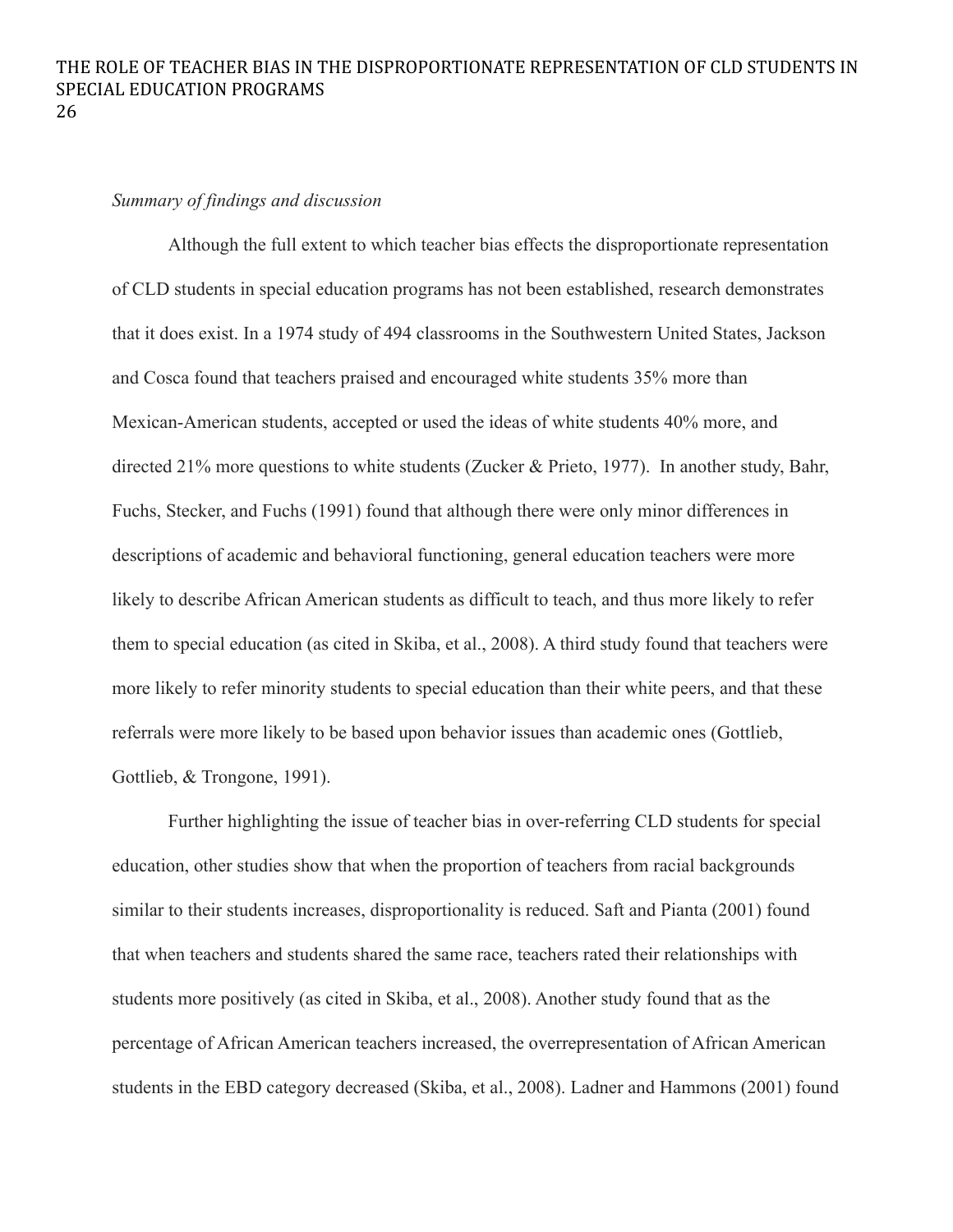that the disproportionate rates of referral to special education between African American and Caucasian students rose in direct proportion to the percentage of the teaching force that was White, especially in districts where the student population was 60% or more Caucasian. Thus it becomes apparent that when the majority of the student population comes from the majority, "normal", culture, teachers are more apt to identify CLD students as having a disability. In educational settings where more students are from minority backgrounds, but make up a larger percentage of the student body, disproportionate representation is less likely to be present, especially when there are more teachers of color, as well.

There are many factors that can influence the presence of teacher bias. Some factors are simple enough to define as prejudice and poor judgment, while other factors stem more from ignorance and lack of cultural awareness. Often, referrals for special education are based on the intersection of the teachers' perception of student ability and behavior with their personal expectations, as well as their methods of instruction and classroom management (Echevarria, Powers, & Elliott, 2004). When educators are inexperienced, do not have enough training regarding working with CLD populations, or lack appropriate resources in their classrooms and schools, they may be more likely to over-refer minority students to special education. Unfortunately, students from diverse cultural backgrounds are the same students who are more likely to be taught by inexperienced teachers and attend poorly funded schools. In some instances, teachers who have not yet developed strong classroom and behavior management skills may be more likely to refer problem students to special education instead of examining their own deficits as teachers. This may be especially likely when they do not have enough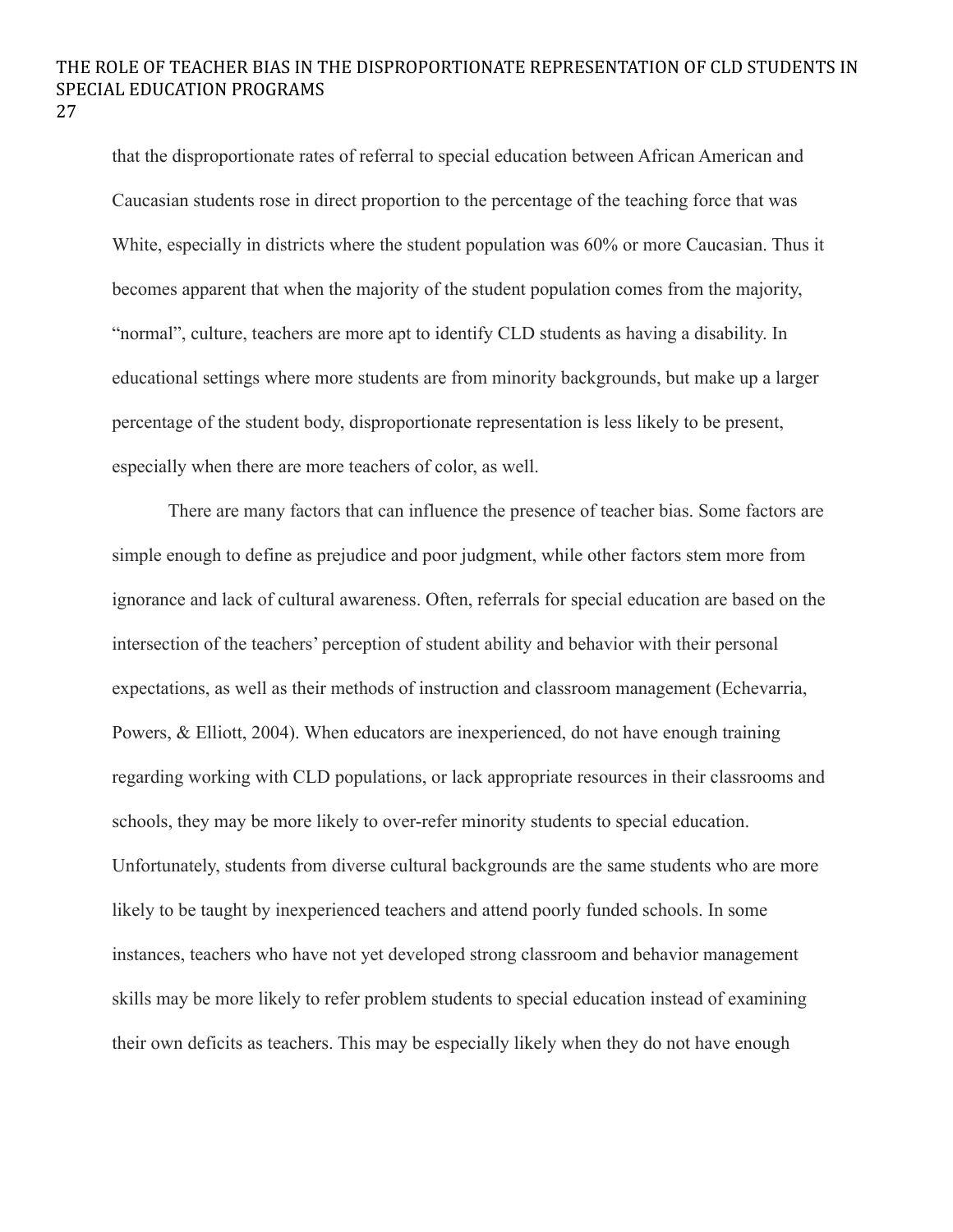classroom support (paraprofessionals, parent volunteers, etc.) to assist them in addressing the needs of all students.

With personal reflection and professional development, all educators have the opportunity to alleviate their impact on the disproportionate representation of CLD students in special education. One of the most significant ways in which educators can work towards avoiding bias and prejudice in the classroom is by doing away with the deficit model and embracing a strengths based perspective. This means recognizing the unique and varied attitudes, beliefs, and behaviors of students as assets rather than disabilities. Another method is to practice culturally relevant and responsive teaching methods. This means using learners' cultures, experiences, and learning styles to provide instruction that motivates and empowers learners intellectually, socially, and emotionally (Shealey, et al., 2011).

Further methods to prevent CLD students from being overrepresented in special education include revising traditional assessment practices that rely heavily on the use of potentially biased standardized tests. Performance based and portfolio assessment methods, curriculum-based measurement, rubrics, student journals and learning logs, and self-evaluation techniques are alternative assessment methods that may be useful (Salend, et al., 2002). Additionally, educators must work to use culturally appropriate behavior management strategies. Traditional, and current, behavioral norms in schools require "conformity, passivity, quietness, and individualized competitive participation during teacher-focused activities" (Salend, et al, 2002, pp. 294). Thus, misinterpretation of student behaviors may occur when CLD students do not meet these behavioral expectations, not because they are being defiant or disrespectful, but because they are acting within their home culture's behavioral norms.